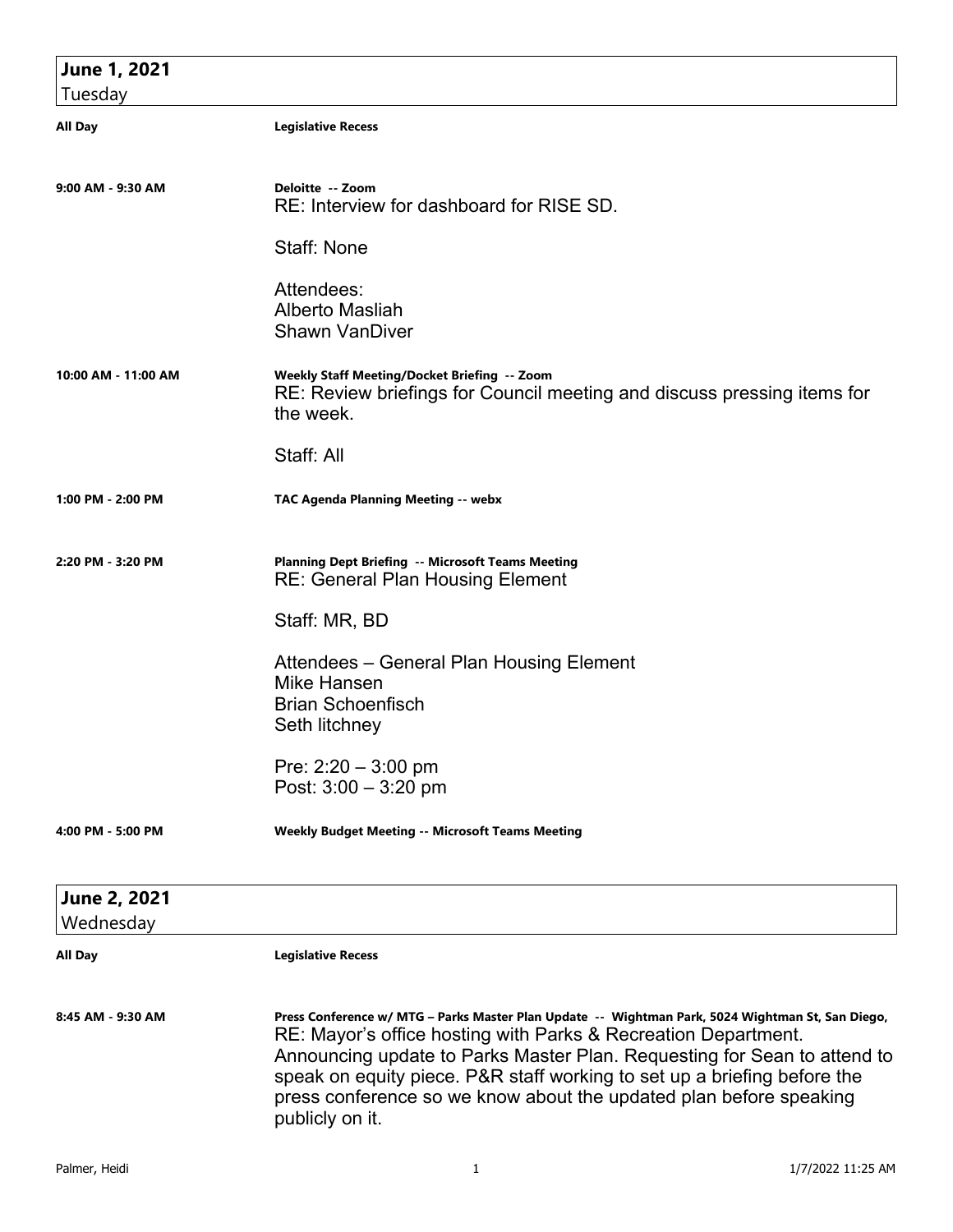| June 2, 2021 Continued   |                                                                                                                                                                                                   |
|--------------------------|---------------------------------------------------------------------------------------------------------------------------------------------------------------------------------------------------|
| Wednesday                |                                                                                                                                                                                                   |
|                          | Staff: BD - TPs, MZ at event, BW-FYI Comms                                                                                                                                                        |
| 10:00 AM - 10:30 AM      | <b>SANDAG Regional Planning -- Microsoft Teams Meeting</b><br><b>RE: Regional Planning monthly</b>                                                                                                |
| 10:50 AM - 11:50 AM      | CAO -- Zoom<br>RE: Alvarado Estates Undergrounding                                                                                                                                                |
|                          | Staff: LVN, JN                                                                                                                                                                                    |
|                          | Attendees:<br>Mara Elliot, CA<br>Cass Mougin, DCA                                                                                                                                                 |
|                          | Pre: $10:50 - 11:00$ am<br>Meeting: 11:00 - 11:30 am<br>Post: 11:30 - 11:50 am                                                                                                                    |
| 1:00 PM - 2:00 PM        | SD Futures Foundation Tour -- 4283 El Cajon Blvd, Suite 220, San Diego, CA 92105<br>RE: SDFF is a well-established technology nonprofit in the business of<br>improving lives through technology. |
|                          | Staff: MO, JG                                                                                                                                                                                     |
|                          | POC: Teresa Valenzuela                                                                                                                                                                            |
| 4:00 PM - 5:00 PM        | Staff Midweek Check-in -- Microsoft Teams Meeting                                                                                                                                                 |
| June 3, 2021<br>Thursday |                                                                                                                                                                                                   |
| All Day                  | <b>Legislative Recess</b>                                                                                                                                                                         |
| 8:50 AM - 9:50 AM        | Jay Goldstone, COO Monthly Meeting -- Microsoft Teams Meeting/Zoom<br><b>RE: Monthly Meetings</b>                                                                                                 |
|                          | Staff: LVN                                                                                                                                                                                        |
|                          | Pre: $8:50 - 9:00$ am<br>Meeting: $9:00 - 9:30$ am<br>Post: $9:30 - 9:50$ am                                                                                                                      |
| 10:50 AM - 12:20 PM      | <b>READ Briefing -- Microsoft Teams Meeting</b><br>RE: Follow up conversation to Exempt Surplus Land: 9575 Aero Drive item<br>and meet and greet with the new Director.                           |
|                          | Staff: MR, LVN - opt                                                                                                                                                                              |
| Palmer, Heidi            | 2<br>1/7/2022 11:25 AM                                                                                                                                                                            |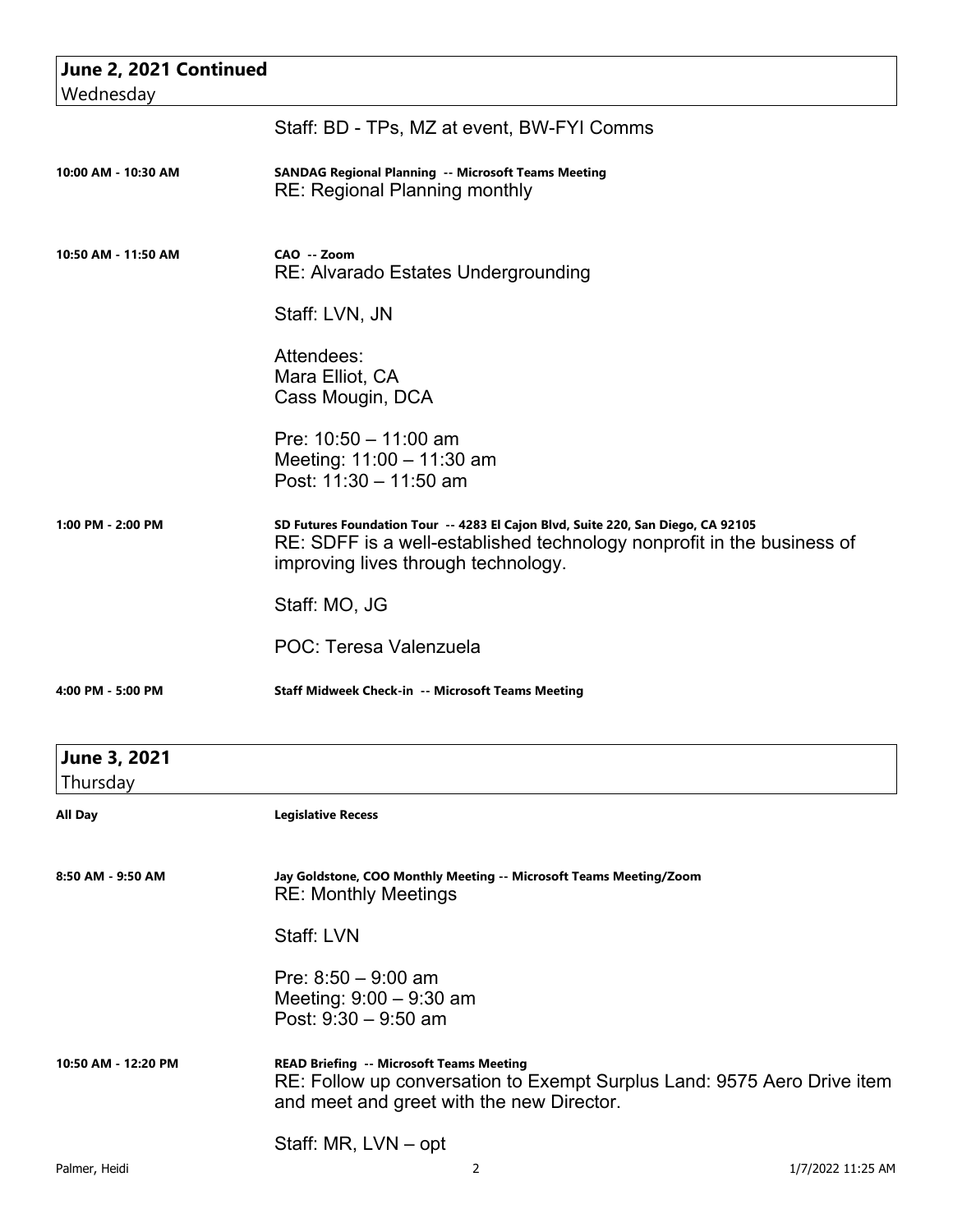| June 3, 2021 Continued |                                                                                                                                                                                                                                                                                                                                                                                                                                                                                                                                                                          |  |
|------------------------|--------------------------------------------------------------------------------------------------------------------------------------------------------------------------------------------------------------------------------------------------------------------------------------------------------------------------------------------------------------------------------------------------------------------------------------------------------------------------------------------------------------------------------------------------------------------------|--|
| Thursday               |                                                                                                                                                                                                                                                                                                                                                                                                                                                                                                                                                                          |  |
|                        |                                                                                                                                                                                                                                                                                                                                                                                                                                                                                                                                                                          |  |
|                        | Pre: $10:50 - 11:00$ am                                                                                                                                                                                                                                                                                                                                                                                                                                                                                                                                                  |  |
|                        | Meeting: $11:00 - 12:00$ pm                                                                                                                                                                                                                                                                                                                                                                                                                                                                                                                                              |  |
|                        | Post: 12:00 - 12:20 pm                                                                                                                                                                                                                                                                                                                                                                                                                                                                                                                                                   |  |
| 1:00 PM - 1:30 PM      | Civic Link Strategies w/Neighborhood House Association -- Google Meeting<br>RE: the Neighborhood House is the San Diego region's largest social<br>service<br>agency. The purpose of the meeting is to provide the Councilmember an                                                                                                                                                                                                                                                                                                                                      |  |
|                        | update                                                                                                                                                                                                                                                                                                                                                                                                                                                                                                                                                                   |  |
|                        | on the work the NHA is doing in the areas of Early Childhood Education,<br>Homelessness, summer internships for youth, engaging the reentry<br>population,                                                                                                                                                                                                                                                                                                                                                                                                               |  |
|                        | and support for our city's elderly population.                                                                                                                                                                                                                                                                                                                                                                                                                                                                                                                           |  |
|                        | Staff: BM                                                                                                                                                                                                                                                                                                                                                                                                                                                                                                                                                                |  |
|                        | POC: Chynna Young                                                                                                                                                                                                                                                                                                                                                                                                                                                                                                                                                        |  |
| 1:00 PM - 1:30 PM      | <b>D9 meeting -- Microsoft Teams Meeting</b>                                                                                                                                                                                                                                                                                                                                                                                                                                                                                                                             |  |
| 1:00 PM - 1:30 PM      | Neighborhood House Assoc Briefing w  CM Rivera -- Google Meeting                                                                                                                                                                                                                                                                                                                                                                                                                                                                                                         |  |
| 1:30 PM - 2:00 PM      | Recording of PSA for Spectrum -- 13th Floor Media Room<br>RE: Record a PSA for Spectrum Cable.                                                                                                                                                                                                                                                                                                                                                                                                                                                                           |  |
|                        | Staff: BW                                                                                                                                                                                                                                                                                                                                                                                                                                                                                                                                                                |  |
| 2:00 PM - 2:50 PM      | <b>Hammond Climate Solutions -- Zoom</b><br>RE: Discuss rooftop solar energy options                                                                                                                                                                                                                                                                                                                                                                                                                                                                                     |  |
|                        | Staff: BD                                                                                                                                                                                                                                                                                                                                                                                                                                                                                                                                                                |  |
|                        | Meeting: $2:00 - 2:30$ pm<br>Post: $2:30 - 2:50$ pm                                                                                                                                                                                                                                                                                                                                                                                                                                                                                                                      |  |
| 2:50 PM - 3:50 PM      | HR Briefing -- Microsoft Teams Meeting/Zoom<br>RE: Open Session Items on June 8, 2021 - Briefing regarding the<br>Amended FY22 Salary Ordinance; Memorandum of Understandings<br>(MOU) for MEA, Local 127, and DCAA; FY22 Overtime Eligibility; FY22<br>Bargaining Unit Representation; FY22 Flexible Benefits (with Risk<br>Management Department); and Ordinances Related to the Invalidation of<br>Proposition B (add new hires to the SDCERS pension system and close<br>participation to SPSP-H), which are on the Agenda for June 8, 2021 City<br>Council Meeting. |  |

Staff: LVN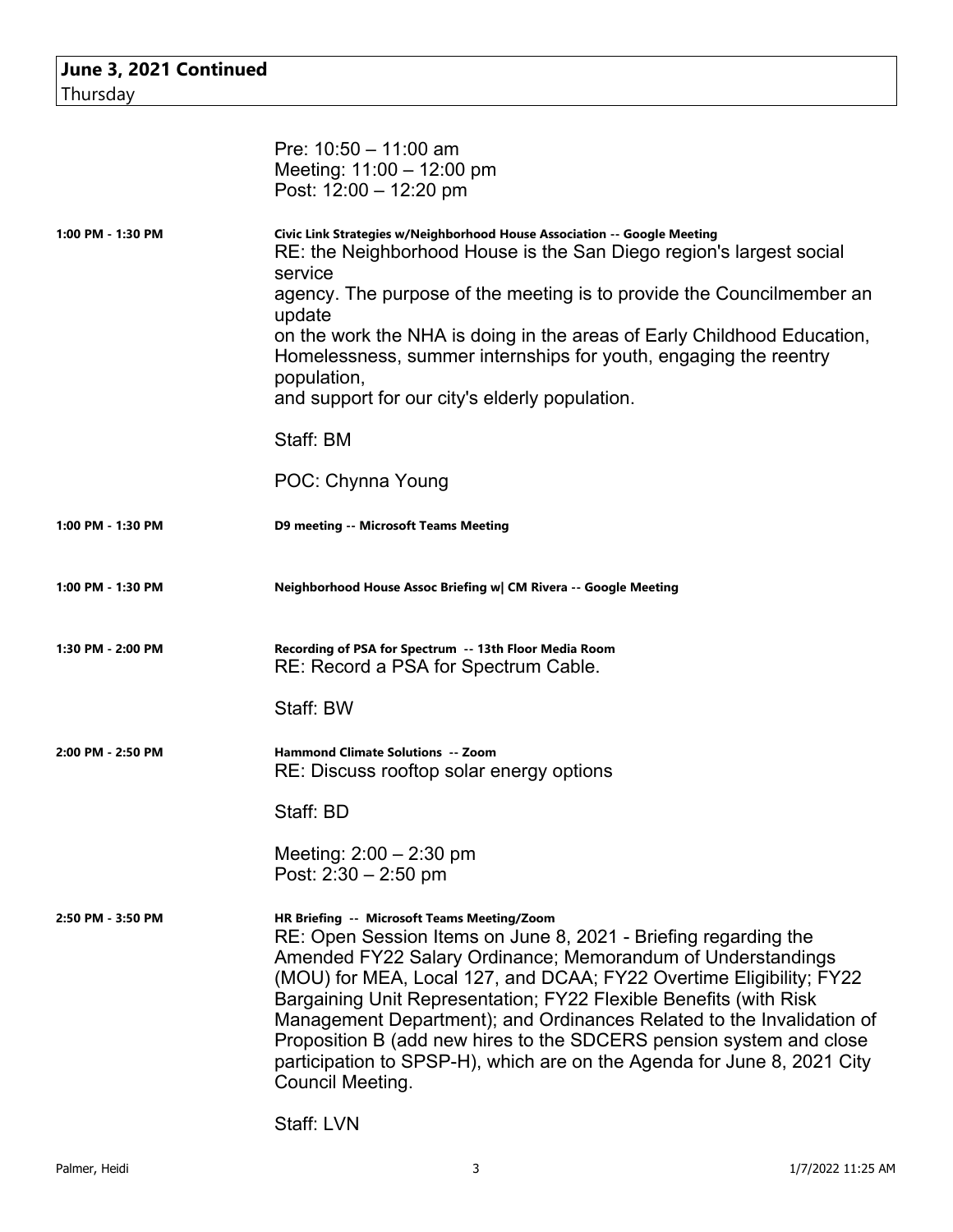| June 3, 2021 Continued<br>Thursday |                                                                                                                                                                                                                                                                                                                                                                                                                                                                                                                              |
|------------------------------------|------------------------------------------------------------------------------------------------------------------------------------------------------------------------------------------------------------------------------------------------------------------------------------------------------------------------------------------------------------------------------------------------------------------------------------------------------------------------------------------------------------------------------|
|                                    | Attendees:<br>Abby Jarl-Veltz<br><b>Erik Hanson</b>                                                                                                                                                                                                                                                                                                                                                                                                                                                                          |
|                                    | Pre: $2:50 - 3:00$ pm<br>Meeting: $3:00 - 3:30$ pm<br>Post: $3:30 - 3:50$ pm                                                                                                                                                                                                                                                                                                                                                                                                                                                 |
| 3:00 PM - 3:30 PM                  | Councilmember Elo-Rivera - Briefing for June 8, 2021 City Council Meeting -- Zoom<br>RE: This briefing is regarding the Amended FY22 Salary Ordinance;<br>Memorandum of Understandings (MOU) for MEA, Local 127, and<br>DCAA; FY22 Overtime Eligibility; FY22 Bargaining Unit<br>Representation; FY22 Flexible Benefits (with Risk Management<br>Department); and Ordinances Related to the Invalidation of<br>Proposition B (add new hires to the SDCERS pension system and<br>close participation to SPSP-H)<br>Staff: LVN |
| 4:00 PM - 4:30 PM                  | <b>Internal Meeting -- Microsoft Teams Meeting</b>                                                                                                                                                                                                                                                                                                                                                                                                                                                                           |
| 5:30 PM - 7:30 PM                  | D9 Community Forum -- Zoom<br>RE: Discussion with community members regarding the franchise<br>Agreement<br>Staff: All                                                                                                                                                                                                                                                                                                                                                                                                       |
|                                    | Pre: $5:30 - 6:00$ pm<br>Meeting: $6:00 - 7:00$ pm<br>Post: 7:00 - 7:30 pm                                                                                                                                                                                                                                                                                                                                                                                                                                                   |
| June 4, 2021<br>Friday             |                                                                                                                                                                                                                                                                                                                                                                                                                                                                                                                              |
| <b>All Day</b>                     | <b>Legislative Recess</b>                                                                                                                                                                                                                                                                                                                                                                                                                                                                                                    |
| 8:00 AM - 8:45 AM                  | SPEAK: Klein Group -- Zoom<br>Staff: BW – Talking points, LVN – FYI                                                                                                                                                                                                                                                                                                                                                                                                                                                          |
| 8:45 AM - 9:30 AM                  | Press Conference w/ Mayor Todd Gloria -- Park de la Cruz, 3901 Landis Street, San Diego, CA 92015<br>RE: Recognize Gun Violence Awareness Day by proclaiming "National<br><b>Gun Violence Awareness Day"</b>                                                                                                                                                                                                                                                                                                                 |
|                                    | Staff: BW                                                                                                                                                                                                                                                                                                                                                                                                                                                                                                                    |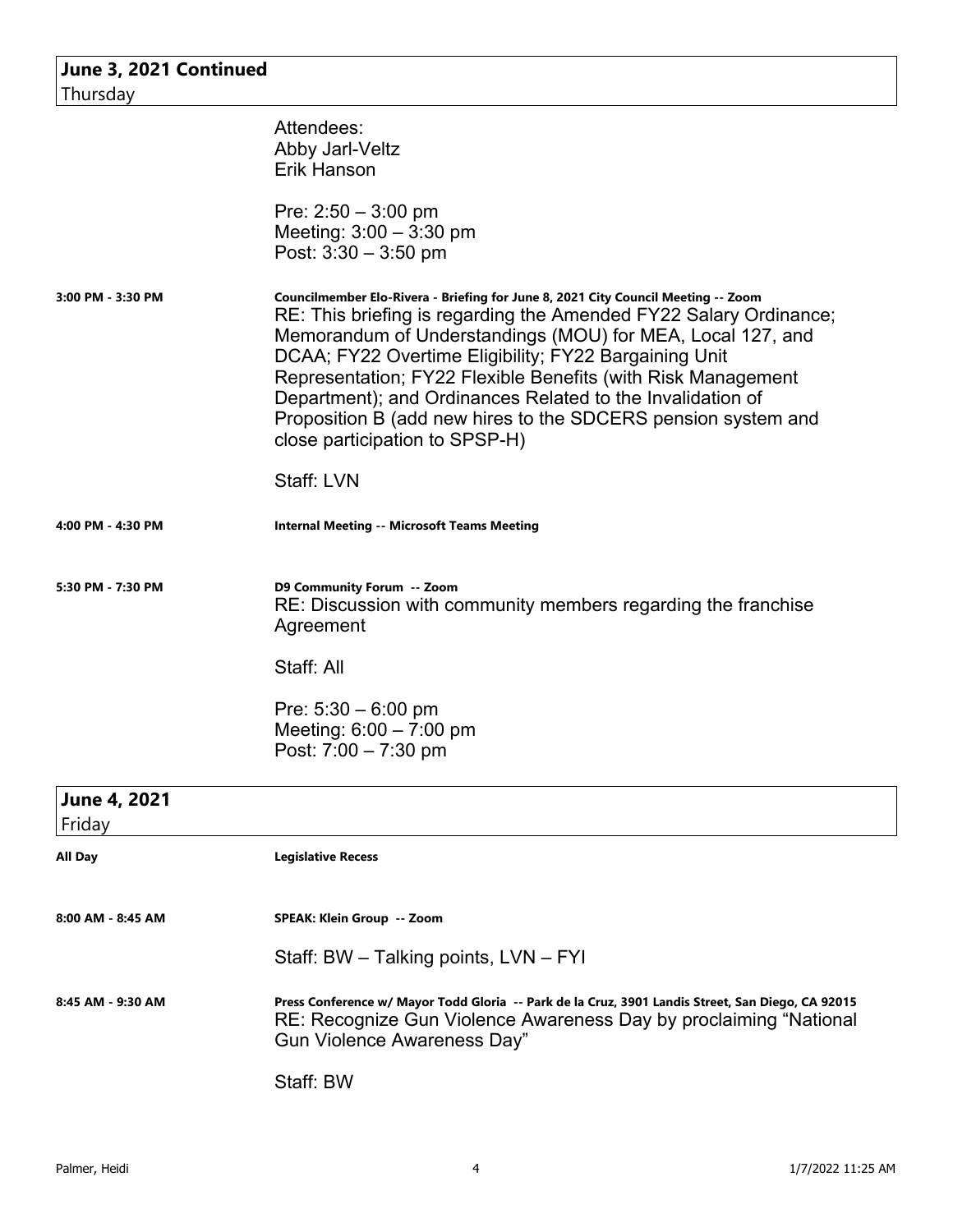| June 4, 2021 Continued       |                                                                                                                                                                                                                                                       |
|------------------------------|-------------------------------------------------------------------------------------------------------------------------------------------------------------------------------------------------------------------------------------------------------|
| Friday<br>9:20 AM - 10:20 AM | America's Finest Charter School -- Zoom<br>RE: Discuss removing the steeple on their school building as well as<br>working towards adding a second story to the building and the impact of<br>the cell tower on these plans.                          |
|                              | Staff: JG, MR – opt                                                                                                                                                                                                                                   |
|                              | Attendees:<br>Tim Bagby, Principal<br>Jan Perry<br>Jon Dean                                                                                                                                                                                           |
|                              | Pre: $9:20 - 9:30$ am<br>Meeting: $9:30 - 10:00$ am<br>Post: 10:00 - 10:20 am                                                                                                                                                                         |
| 11:00 AM - 12:00 PM          | <b>Docket Briefings -- Microsoft Teams Meeting</b><br>RE: Monday and Tuesday Docket briefings for Sean starting 7/9/21. The<br>Docket Briefings are due Thursday COB to be reviewed Fridays at 11am<br>and completed briefings are due by 3pm Friday. |
|                              | Staff: All                                                                                                                                                                                                                                            |
| 11:00 AM - 11:30 AM          | <b>CM Cate -- Zoom</b><br>RE: Follow up conversation on Housing Commission                                                                                                                                                                            |
|                              | Staff: none                                                                                                                                                                                                                                           |
| 12:30 PM - 1:00 PM           | <b>SANDAG Regional Planning Committee -- Zoom</b>                                                                                                                                                                                                     |
| 1:00 PM - 1:30 PM            | Scheduling w/ Sean -- Microsoft Teams Meeting<br>RE: Weekly scheduling review                                                                                                                                                                         |
| 1:30 PM - 4:30 PM            | APCD -- Zoom                                                                                                                                                                                                                                          |
| June 5, 2021                 |                                                                                                                                                                                                                                                       |
| Saturday                     |                                                                                                                                                                                                                                                       |
| 10:30 AM - 1:30 PM           | CD9 Budget Town Hall #2 -- Zoom<br>RE: Community Town Hall to discuss the City's Budget before Council's<br>final<br>Approval                                                                                                                         |
|                              | Staff: All                                                                                                                                                                                                                                            |
|                              | Pre: $10:30 - 11:00$ am<br>Meeting: $11:00 - 1:00$ pm                                                                                                                                                                                                 |
| Palmer, Heidi                | 5<br>1/7/2022 11:25 AM                                                                                                                                                                                                                                |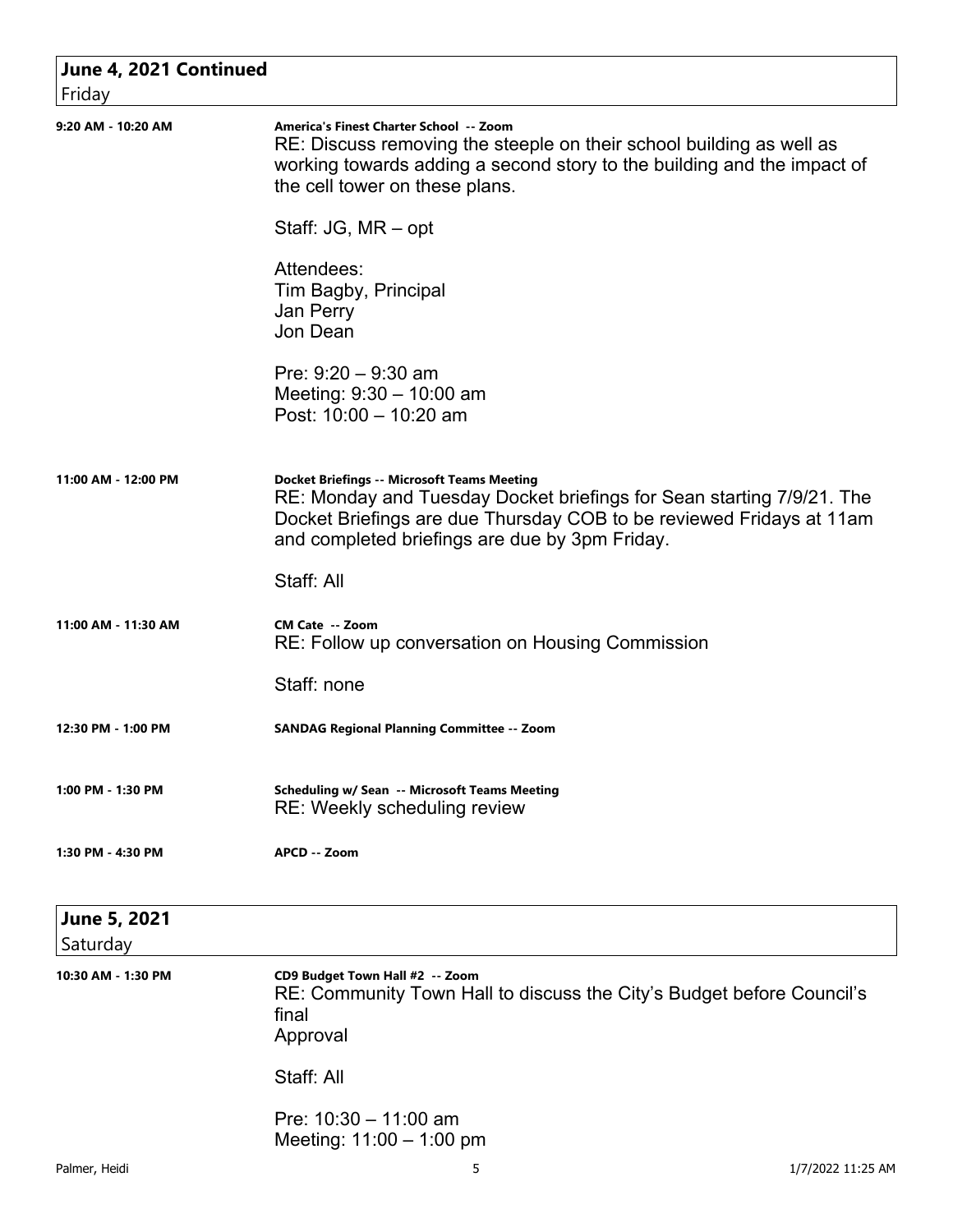## **June 5, 2021 Continued** Saturday

Post: 1:00 – 1:30 pm

| June 7, 2021<br>Monday |                                                                                                                                      |
|------------------------|--------------------------------------------------------------------------------------------------------------------------------------|
| 9:00 AM - 9:30 AM      | Councilmember Elo-Rivera - Briefing for June 8, 2021 Closed Session -- Zoom                                                          |
| 10:00 AM - 11:00 AM    | Weekly Staff Meeting/Docket Briefing -- Zoom<br>RE: Review briefings for Council meeting and discuss pressing items for<br>the week. |
|                        | Staff: All                                                                                                                           |
| 12:00 PM - 12:30 PM    | <b>Interview with VOSD MacKenzie Elmer -- Phone</b><br>RE: Climate Equity Funds and the Franchise Agreement                          |
|                        | Staff: BW - FYI                                                                                                                      |
| 3:00 PM - 4:00 PM      | Mt. Hope Working Group -- Microsoft Teams Meeting<br>RE: Monthly discussions regarding the Mt. Hope Community                        |
| 3:00 PM - 3:30 PM      | Internal Meeting -- D9 Office<br><b>PD</b>                                                                                           |
| 3:00 PM - 3:20 PM      | Mt. Hope Working Group -- Microsoft Teams Meeting                                                                                    |
| 4:00 PM - 4:30 PM      | Sunrise SD -- Zoom<br><b>RE: Franchise Agreement</b>                                                                                 |
|                        | <b>Staff: None</b>                                                                                                                   |
| 4:30 PM - 5:00 PM      | Film Pride Video -- City Administration Building                                                                                     |
| 5:00 PM - 6:00 PM      | D7 -- Westgate                                                                                                                       |
| 6:30 PM - 7:00 PM      | City Heights Area Planning Committee (CHAPC) -- Zoom<br>RE: Attend the CHAPC meeting along with the Mayor.                           |
|                        | Staff: JG                                                                                                                            |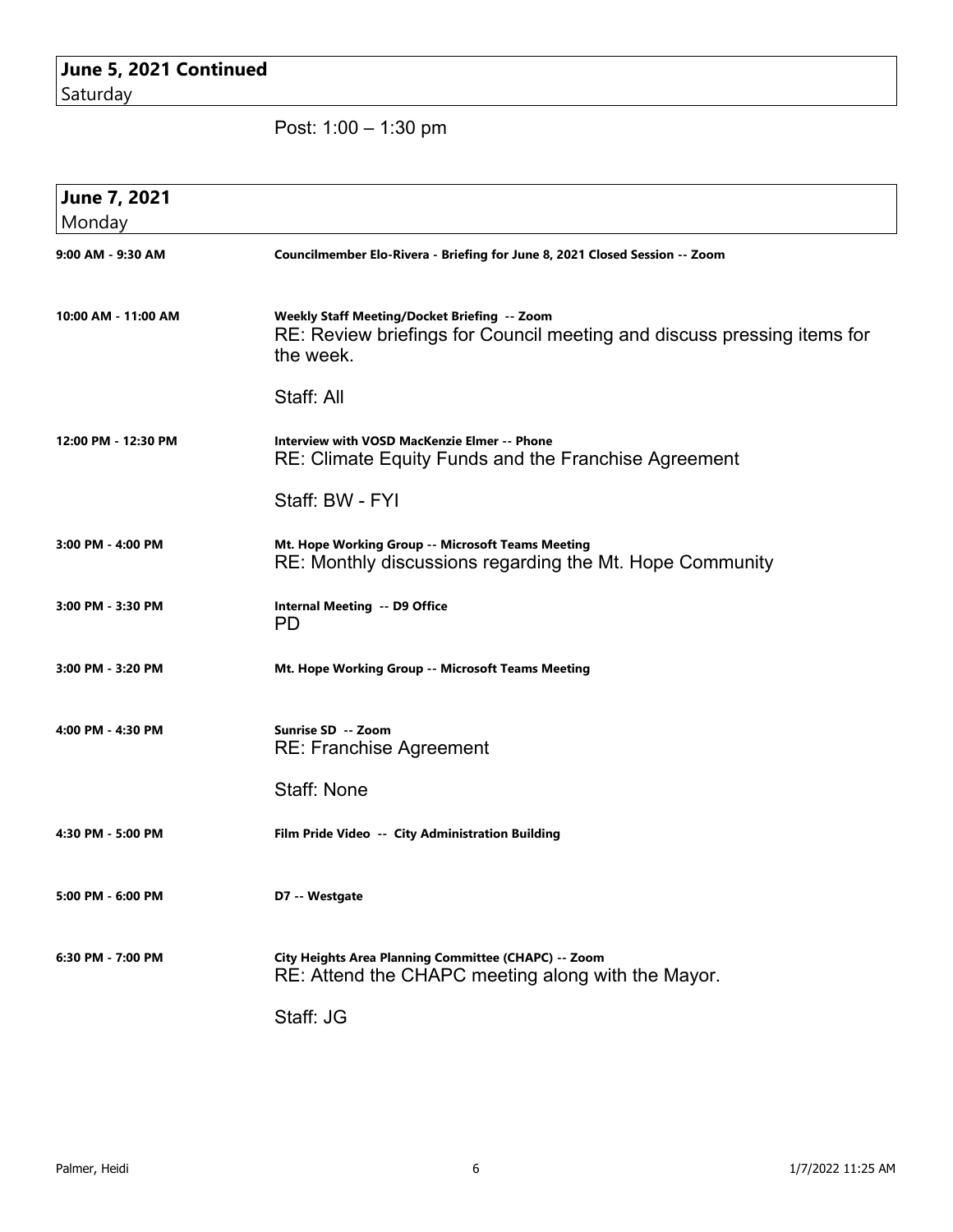| June 8, 2021<br>Tuesday   |                                                                                                                   |  |
|---------------------------|-------------------------------------------------------------------------------------------------------------------|--|
| 9:00 AM - 10:00 AM        | <b>CLOSED SESSION -- Microsoft Teams Meeting</b>                                                                  |  |
| 11:00 AM - 3:00 PM        | Council -- Zoom                                                                                                   |  |
| 6:15 PM - 6:45 PM         | <b>SPEAK: HEAL Advocacy Training -- Zoom</b>                                                                      |  |
| June 9, 2021<br>Wednesday |                                                                                                                   |  |
| 8:30 AM - 9:00 AM         | MTS Executive/Public Safety Docket Brief -- Microsoft Teams Meeting                                               |  |
| 9:00 AM - 9:30 AM         | LU&H Docket Briefing -- Microsoft Teams Meeting                                                                   |  |
| 9:30 AM - 10:30 AM        | <b>ENVIRO Agenda Review -- Microsoft Teams Meeting</b>                                                            |  |
| 10:45 AM - 12:00 PM       | Cox Event -- 5159 Federal Blvd, 92105<br>RE: Photo Op/Meet and Greet with Elected Officials for Fuel Cell Project |  |
|                           | Staff: BD                                                                                                         |  |
|                           | <b>Cox Attendees:</b><br><b>SVP Sam Attisha</b><br><b>VP Chanelle Hawken</b>                                      |  |
|                           | POC: Cassandra Weinlein                                                                                           |  |
| 12:00 PM - 1:00 PM        | San Diego Promise Development Committee meeting -- Zoom                                                           |  |
| 12:30 PM - 2:00 PM        | Ad Hoc Committee: Addressing Homelessness Among Black San Diegans -- Zoom                                         |  |
| 1:50 PM - 2:50 PM         | Assemblymember Chris Ward -- Zoom<br>RE: Meeting to connect                                                       |  |
|                           | Staff: LVN, MR, MO                                                                                                |  |
|                           | Attendees:<br>Assemblymember Chris Ward<br>Ansermio "Jake" Estrada, District Director                             |  |
|                           | Pre: $1:50 - 2:00$ pm<br>Meeting: $2:00 - 2:30$ pm<br>Post: $2:30 - 2:50$ pm                                      |  |
| Palmer, Heidi             | 7<br>1/7/2022 11:25 AM                                                                                            |  |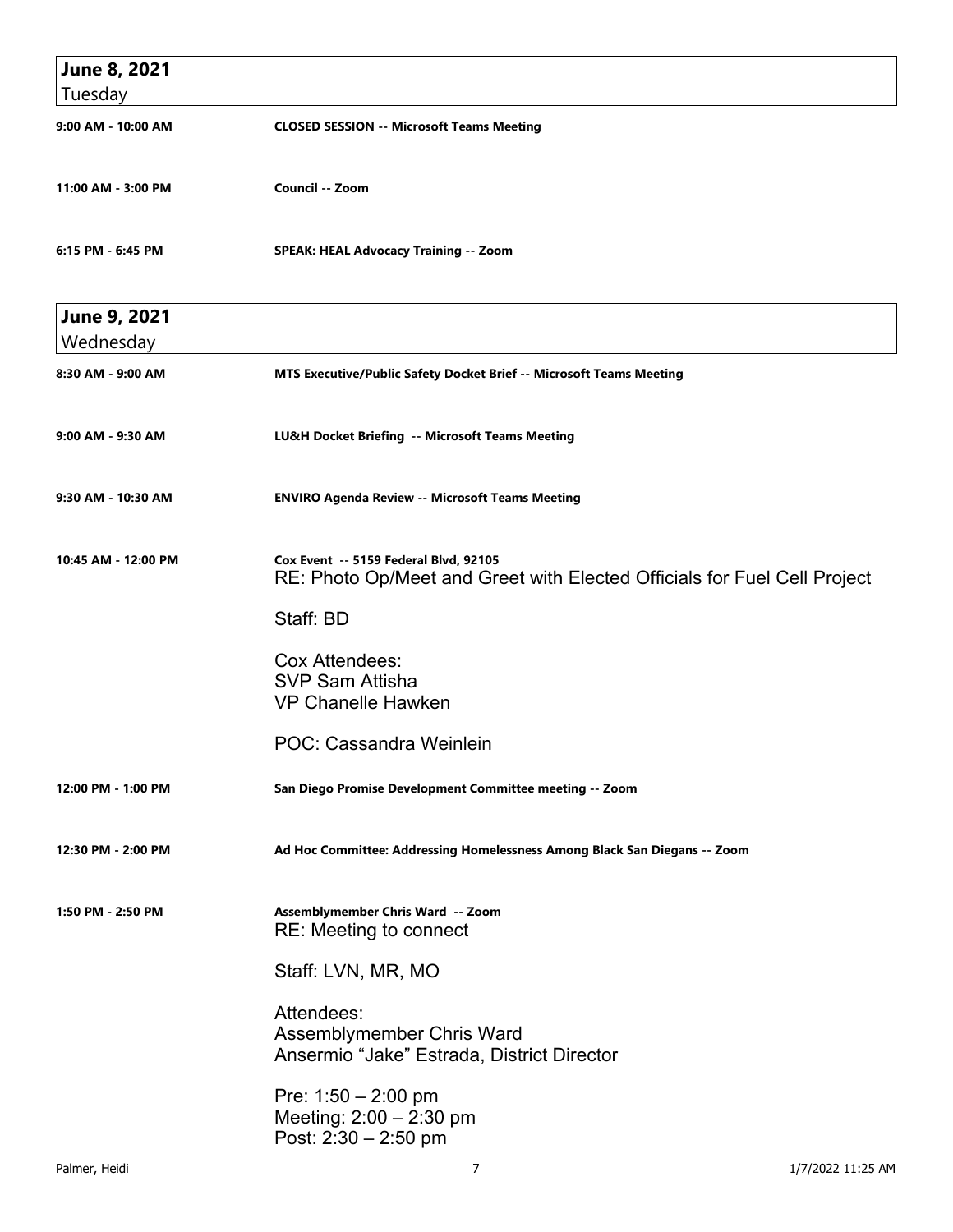| June 9, 2021 Continued    |                                                                                                                                                                                                                                                                             |
|---------------------------|-----------------------------------------------------------------------------------------------------------------------------------------------------------------------------------------------------------------------------------------------------------------------------|
| Wednesday                 |                                                                                                                                                                                                                                                                             |
| 2:50 PM - 3:50 PM         | TSW Briefing -- Microsoft Teams Meeting<br>RE: Auburn Creek & Associated Grant Application                                                                                                                                                                                  |
|                           | Staff: BD                                                                                                                                                                                                                                                                   |
|                           | Attendees:<br>Kris McFadden<br><b>Andrew Kleis</b><br><b>Sumer Hasenin</b>                                                                                                                                                                                                  |
|                           | Optional:<br><b>Ally Berenter</b><br>Alia Khouri<br><b>Javier Gomez</b><br>Michaela Valk                                                                                                                                                                                    |
|                           | Pre: $2:50 - 3:00$ pm<br>Meeting: $3:00 - 3:30$ pm<br>Post: $3:30 - 3:50$ pm                                                                                                                                                                                                |
| 3:00 PM - 3:30 PM         | Brief CM Elo-Rivera, CD 9: Auburn Creek & Associated Grant Application -- Microsoft Teams Meeting<br>RE: Meeting purpose is to provide the Councilmember with an overview of<br>the<br>conceptual revitalization plan for Auburn Creek and associated grant<br>application. |
| 4:00 PM - 5:00 PM         | Staff Midweek Check-in -- Microsoft Teams Meeting                                                                                                                                                                                                                           |
| June 10, 2021<br>Thursday |                                                                                                                                                                                                                                                                             |
| 7:50 AM - 8:50 AM         | Planning Dept. Briefing -- Zoom<br>RE: Parking Policy Reform (the item is coming to ATI on 6/16)                                                                                                                                                                            |
|                           | Staff: BM, MR                                                                                                                                                                                                                                                               |
|                           | Attendees:<br><b>Tanner French</b><br>Alyssa Muto<br>Claudia Brizuela<br><b>Brittney Bailey (Optional)</b>                                                                                                                                                                  |
|                           | Pre: $7:50 - 8:00$ am<br>Meeting: $8:00 - 8:30$ am<br>Post: $8:30 - 8:50$ am                                                                                                                                                                                                |
| 9:00 AM - 12:00 PM        | MTS Executive Committee Meeting -- Mills Building: 1255 Imperial Avenue, 10th Floor Board Room, San                                                                                                                                                                         |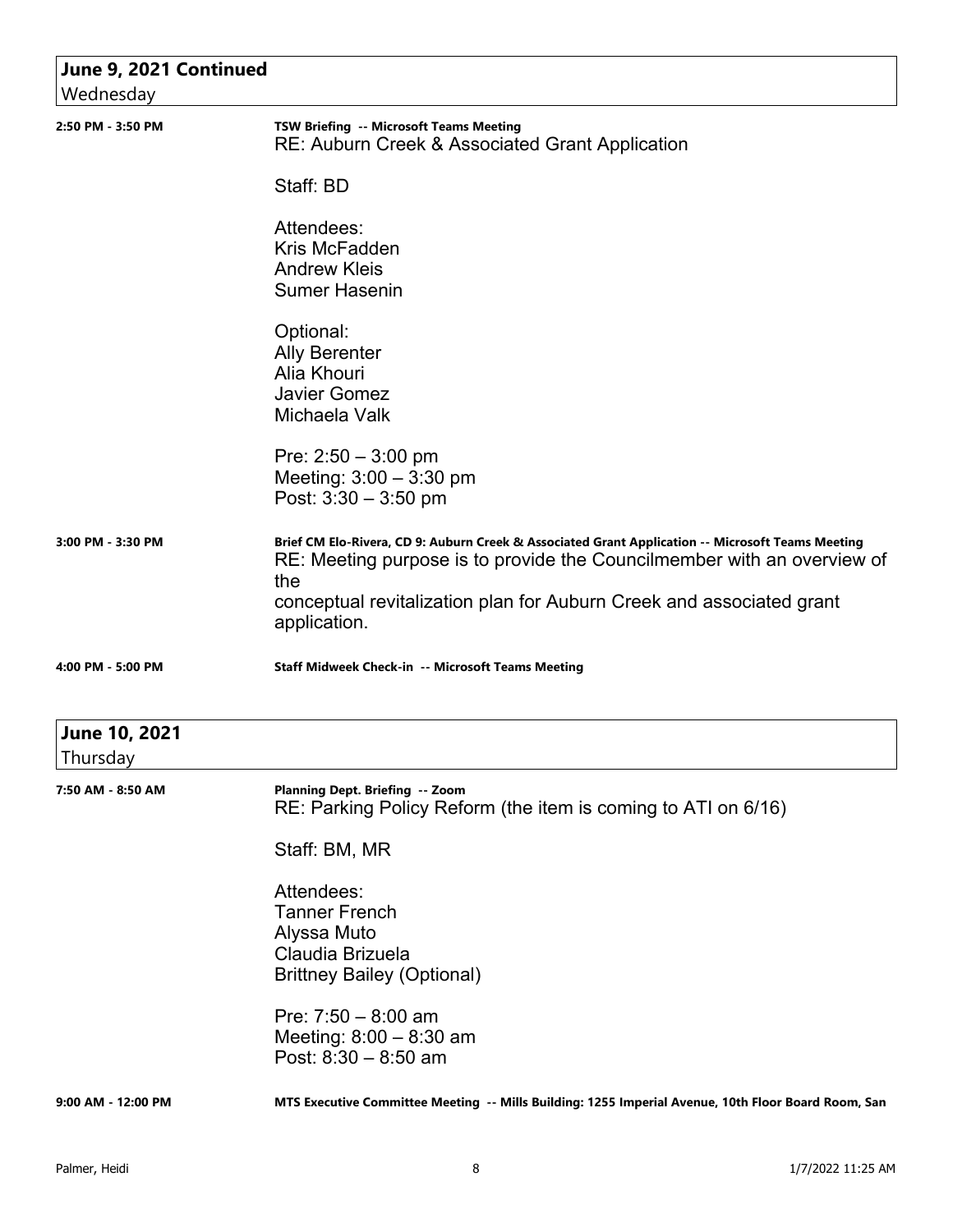| June 10, 2021 Continued |                                                                                                                                                                                                                                                       |
|-------------------------|-------------------------------------------------------------------------------------------------------------------------------------------------------------------------------------------------------------------------------------------------------|
| Thursday                |                                                                                                                                                                                                                                                       |
| 1:00 PM - 4:00 PM       | LU&H -- Zoom                                                                                                                                                                                                                                          |
| 4:00 PM - 5:00 PM       | <b>Weekly Budget Meeting -- Microsoft Teams Meeting</b>                                                                                                                                                                                               |
| 5:00 PM - 6:00 PM       | SPEAK: Press Conference for Office of Child and Youth Services -- CH Library Performance Annex<br>RE: Speak at the press conference                                                                                                                   |
|                         | Staff: MO, BW                                                                                                                                                                                                                                         |
| June 11, 2021<br>Friday |                                                                                                                                                                                                                                                       |
| 7:30 AM - 8:20 AM       | 1:1 w/ CM Elo-Rivera and Captain Knighten -- Mid-City Division<br>RE: 1:1 Meet and Greet as well as a brief tour of the division                                                                                                                      |
|                         | POC: Capt. Knighten or Heidi Palmer                                                                                                                                                                                                                   |
| 9:00 AM - 10:30 AM      | ED&IR -- Zoom<br>RE: Economic Development and Intergovernmental Relations<br>Committee                                                                                                                                                                |
| 11:00 AM - 12:00 PM     | <b>Docket Briefings -- Microsoft Teams Meeting</b><br>RE: Monday and Tuesday Docket briefings for Sean starting 7/9/21. The<br>Docket Briefings are due Thursday COB to be reviewed Fridays at 11am<br>and completed briefings are due by 3pm Friday. |
|                         | Staff: All                                                                                                                                                                                                                                            |
| 11:30 AM - 12:00 PM     | D9 CM Elo-Rivera/Captain Del Toro -- Zoom<br>RE: 1:1 Meet and Greet with the Captain of the Southeastern Division and<br><b>Councilmember Elo-Rivera</b>                                                                                              |
|                         | POC: Cpt. Manny Del Toro Or Heidi Palmer                                                                                                                                                                                                              |
| 1:00 PM - 3:00 PM       | MTS Public Security Committee -- Mills Building: 1255 Imperial Avenue, 10th Floor Board Room, San                                                                                                                                                     |
| 3:00 PM - 3:30 PM       | <b>CM Elo-Rivera/CA Elliot -- Zoom</b><br>RE: Discuss the procedures for the amendment proposed to the Franchise<br>Agreement                                                                                                                         |
|                         | Attendees:<br><b>Councilmember Elo-Rivera</b><br><b>City Attorney Elliot</b><br>Lydia Van Note, Chief of Staff<br>Brendan Dentino, Committee Consultant<br>Leslie Fitzgerald, Asst CA/Council Liaison - optional                                      |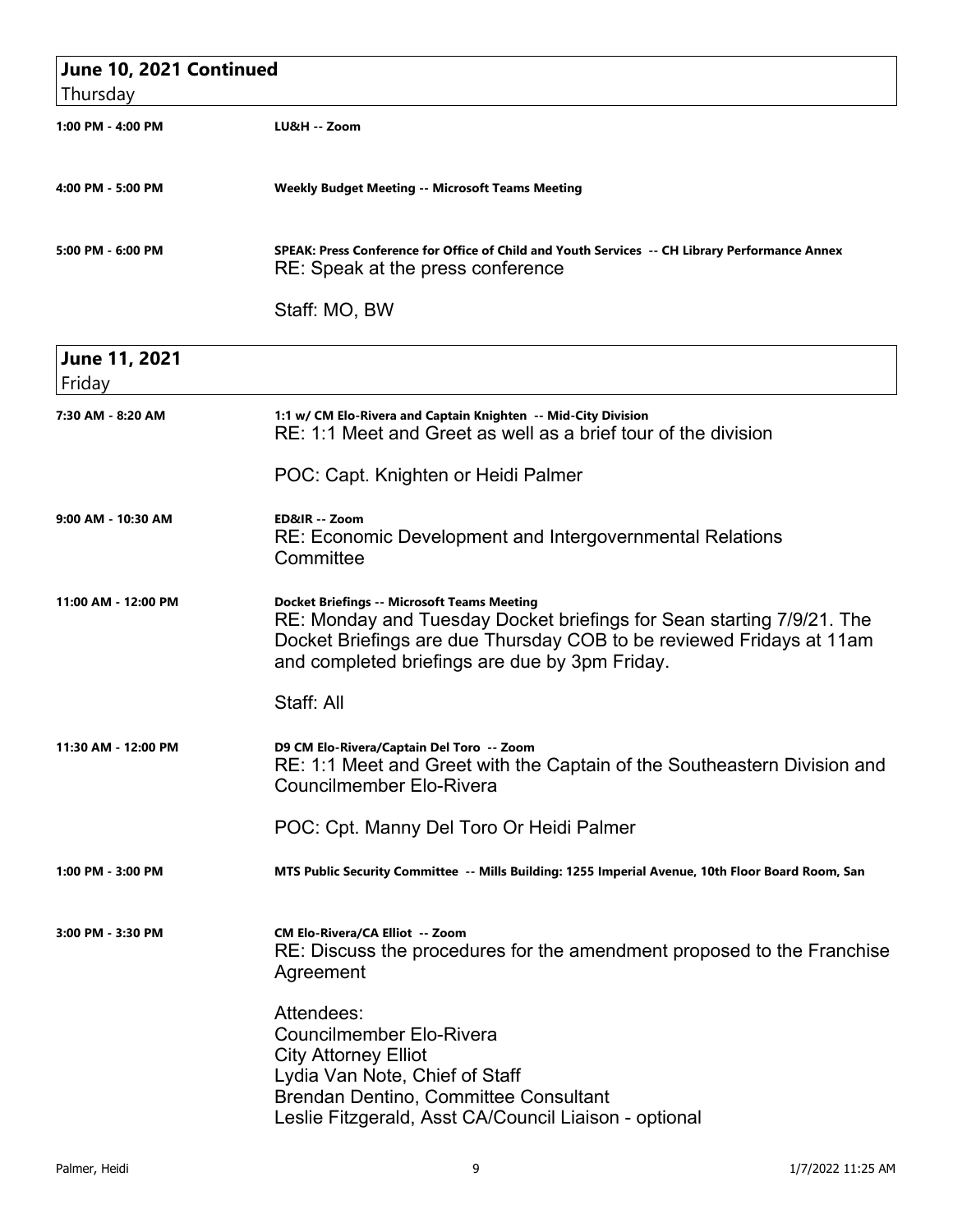| June 11, 2021 Continued<br>Friday |                                                                                                                                                                                          |
|-----------------------------------|------------------------------------------------------------------------------------------------------------------------------------------------------------------------------------------|
| 3:30 PM - 4:00 PM                 | Scheduling w/ Sean -- Microsoft Teams Meeting<br>RE: Weekly scheduling review and also discuss HCC Internships                                                                           |
| June 12, 2021<br>Saturday         |                                                                                                                                                                                          |
| 9:00 AM - 9:30 AM                 | Speak: Swan Canyon Cleanup -- 2807 Fairmount Ave, San Diego, CA 92105<br>RE: Say a few welcoming words to the volunteers and connect with the<br>principal of Hamilton Elementary School |
|                                   | Staff: MZ                                                                                                                                                                                |
| 11:00 AM - 12:30 PM               | College Area Community Garden Tour -- Zura Way, San Diego, CA 92182 (next to SDSU parking lot 2C)<br>RE: Tour of the College Area Community Garden                                       |
|                                   | POC: Henry Bertram                                                                                                                                                                       |
| 4:00 PM - 4:30 PM                 | D9/D4 -- Zoom                                                                                                                                                                            |
| June 13, 2021<br>Sunday           |                                                                                                                                                                                          |
| 3:00 PM - 4:00 PM                 | <b>Budget Meeting -- Microsoft Teams Meeting</b>                                                                                                                                         |
| June 14, 2021<br>Monday           |                                                                                                                                                                                          |
| 8:00 AM - 9:00 AM                 | Weekly Staff Meeting/Docket Briefing -- Zoom<br>RE: Review briefings for Council meeting and discuss pressing items for<br>the week.                                                     |
|                                   | Staff: All                                                                                                                                                                               |
| 9:00 AM - 5:00 PM                 | Special Council Meeting -- Zoom<br>RE: City Council decisions on Final FY22 budget modifications and review<br>οf<br>Fiscal Year 2021 (FY21) Third Quarter Budget Monitoring Report      |
| 6:20 PM - 6:50 PM                 | Interview w/ KUSI -- Zoom<br>RE: FY22 Budget                                                                                                                                             |
|                                   | Staff: BW                                                                                                                                                                                |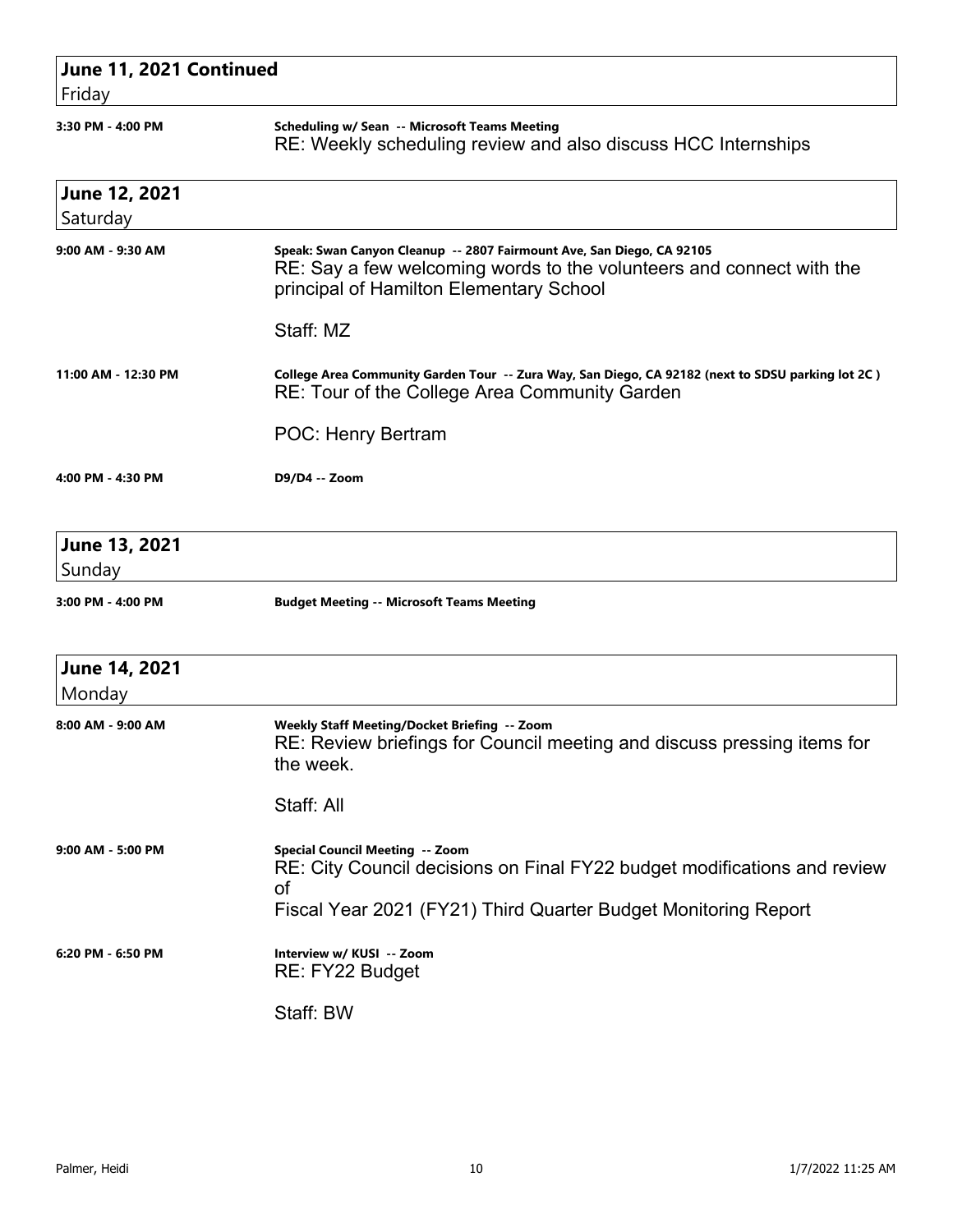| June 15, 2021              |                                                                                                                                                                                                                                                                                                                                                                                                            |
|----------------------------|------------------------------------------------------------------------------------------------------------------------------------------------------------------------------------------------------------------------------------------------------------------------------------------------------------------------------------------------------------------------------------------------------------|
| Tuesday                    |                                                                                                                                                                                                                                                                                                                                                                                                            |
| 9:00 AM - 9:30 AM          | <b>Closed Session Public Comment -- Zoom</b>                                                                                                                                                                                                                                                                                                                                                               |
| 10:00 AM - 12:00 PM        | Funeral for SDPD Detectives -- Maranatha Chapel, 10752 Coastwood Road, San Diego, CA 92127<br>Detectives Ryan Park and Jamie Huntley-Park were tragically killed on<br>June 4, 2021 when the vehicle they were driving was struck by a wrongway<br>driver. Detective Ryan Park and Jaime Huntley-Park were both hired<br>on April 27, 2012 and both promoted to the rank of Detective on July 28,<br>2018. |
|                            | Detective Ryan Park is survived by his parents Lana Park and Richard<br>Park, and brothers Jesse, Justin, Jonathan and Levi. Detective Jaime<br>Huntley-Park is survived by her parents Cherisse Huntley and Edward<br>Thomas, and her sister Grace.                                                                                                                                                       |
|                            | A memorial service will be held on Tuesday, June 15, 2021 at 1000 hours.<br>Live streaming of the memorial service will be available to those who would<br>like to view the services from off site. A link for the live stream will be<br>provided in an updated Department Announcement.                                                                                                                  |
| 1:00 PM - 1:30 PM          | <b>CLOSED SESSION -- Microsoft Teams Meeting</b>                                                                                                                                                                                                                                                                                                                                                           |
| 1:30 PM - 4:30 PM          | Council/HA/PFFA -- Zoom                                                                                                                                                                                                                                                                                                                                                                                    |
| 6:30 PM - 7:30 PM          | Speak: Rolando Community Council -- UDW, 4855 Seminole Drive, San Diego, CA 92115<br>RE: They will be covering ADUs at this meeting                                                                                                                                                                                                                                                                        |
| June 16, 2021<br>Wednesday |                                                                                                                                                                                                                                                                                                                                                                                                            |
| 7:45 AM - 8:45 AM          | Rafael Castellanos -- Portside Pier (1360 N Harbor Dr, San Diego, CA 92101, United States)                                                                                                                                                                                                                                                                                                                 |
| 9:00 AM - 9:30 AM          | <b>MTS Board Docket Briefing -- Microsoft Teams Meeting</b>                                                                                                                                                                                                                                                                                                                                                |
| 9:30 AM - 10:00 AM         | <b>ENVIRO Docket Briefing -- Microsoft Teams Meeting</b>                                                                                                                                                                                                                                                                                                                                                   |
| 10:20 AM - 10:50 AM        | ATI Docket Briefing -- Microsoft Teams Meeting                                                                                                                                                                                                                                                                                                                                                             |
| 10:50 AM - 11:50 AM        | SD350 -- Zoom<br>RE: Discuss actions now that the Franchise Agreement has been approved<br>by Council                                                                                                                                                                                                                                                                                                      |
|                            | Staff: LVN, BD                                                                                                                                                                                                                                                                                                                                                                                             |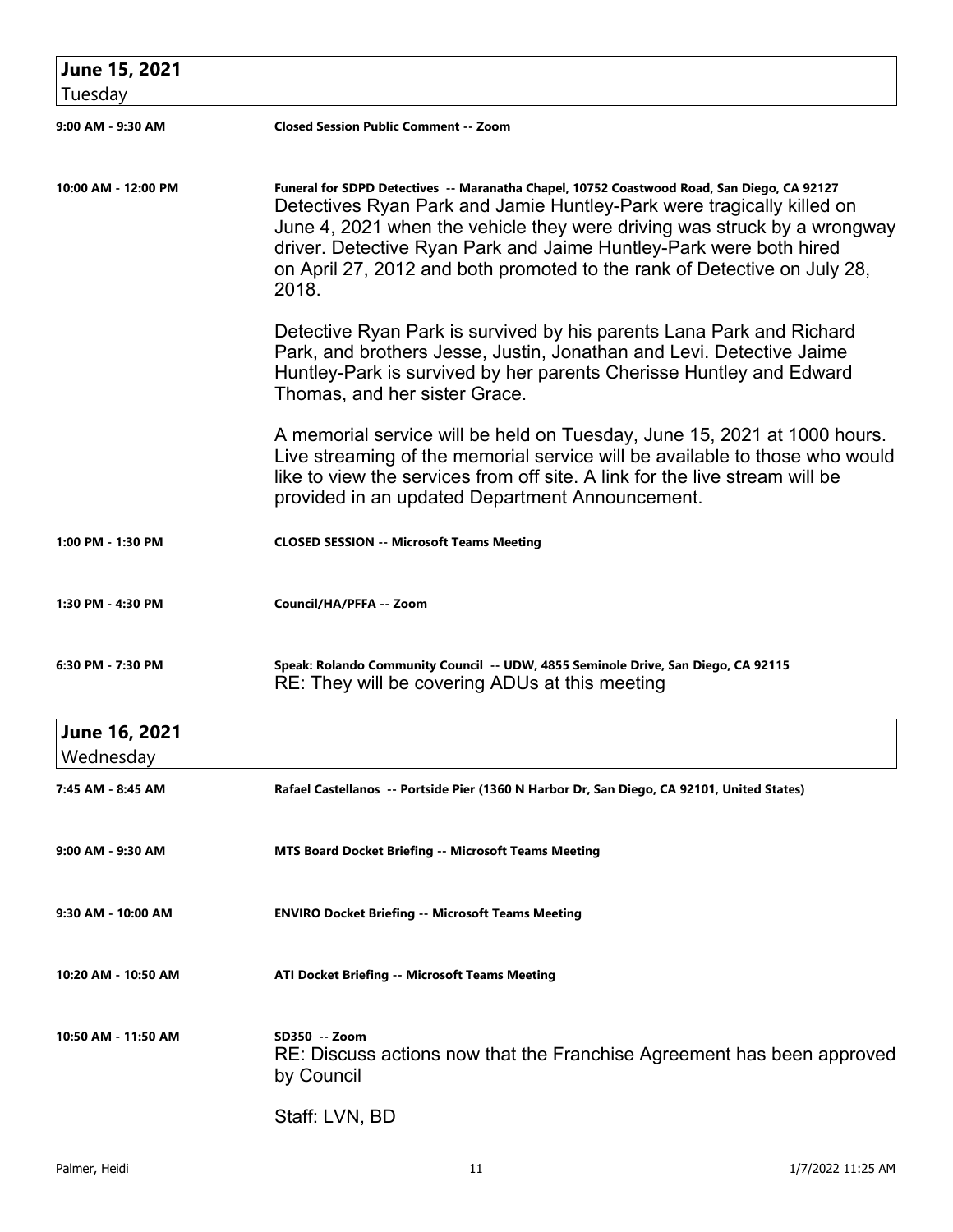| June 16, 2021 Continued   |                                                                                                                                                                                                                                                       |
|---------------------------|-------------------------------------------------------------------------------------------------------------------------------------------------------------------------------------------------------------------------------------------------------|
| Wednesday                 |                                                                                                                                                                                                                                                       |
|                           | Attendees:                                                                                                                                                                                                                                            |
|                           | Masada Disenhouse                                                                                                                                                                                                                                     |
|                           | <b>Heather Hofshi</b>                                                                                                                                                                                                                                 |
|                           |                                                                                                                                                                                                                                                       |
|                           | Joyce Lane                                                                                                                                                                                                                                            |
|                           | Pre: $10:50 - 11:00$ am                                                                                                                                                                                                                               |
|                           | Meeting: 11:00 - 11:30 am                                                                                                                                                                                                                             |
|                           | Post: 11:30 - 11:50 am                                                                                                                                                                                                                                |
| 12:30 PM - 1:30 PM        | IN-PERSON - Quarterly Lunch w/ CM Elo-Rivera/Mayor Todd Gloria 1:1 -- Westgate Hotel -Patio                                                                                                                                                           |
| 2:00 PM - 5:00 PM         | ATI -- Zoom                                                                                                                                                                                                                                           |
| 4:00 PM - 5:00 PM         | Staff Midweek Check-in -- Microsoft Teams Meeting                                                                                                                                                                                                     |
| June 17, 2021<br>Thursday |                                                                                                                                                                                                                                                       |
|                           |                                                                                                                                                                                                                                                       |
| 7:30 AM - 8:00 AM         | Amanda Lira -- Pappalecco                                                                                                                                                                                                                             |
| 9:00 AM - 12:00 PM        | MTS Board Meeting -- Mills Building: 1255 Imperial Avenue, 10th Floor Board Room, San Diego, CA<br>92101                                                                                                                                              |
| 1:00 PM - 4:00 PM         | <b>ENVIRO -- Zoom</b>                                                                                                                                                                                                                                 |
| 3:00 PM - 3:00 PM         | <b>CoC Board Meeting -- Zoom</b>                                                                                                                                                                                                                      |
|                           |                                                                                                                                                                                                                                                       |
| June 18, 2021<br>Friday   |                                                                                                                                                                                                                                                       |
| 8:30 AM - 9:00 AM         | Shana Hazan                                                                                                                                                                                                                                           |
|                           |                                                                                                                                                                                                                                                       |
| 9:30 AM - 10:00 AM        | SPEAK: Interview with Greg Moran, U-T -- Phone Call<br><b>RE: Lucky Lady Card Room</b>                                                                                                                                                                |
|                           | Staff: BW                                                                                                                                                                                                                                             |
| 11:00 AM - 12:00 PM       | <b>Docket Briefings -- Microsoft Teams Meeting</b><br>RE: Monday and Tuesday Docket briefings for Sean starting 7/9/21. The<br>Docket Briefings are due Thursday COB to be reviewed Fridays at 11am<br>and completed briefings are due by 3pm Friday. |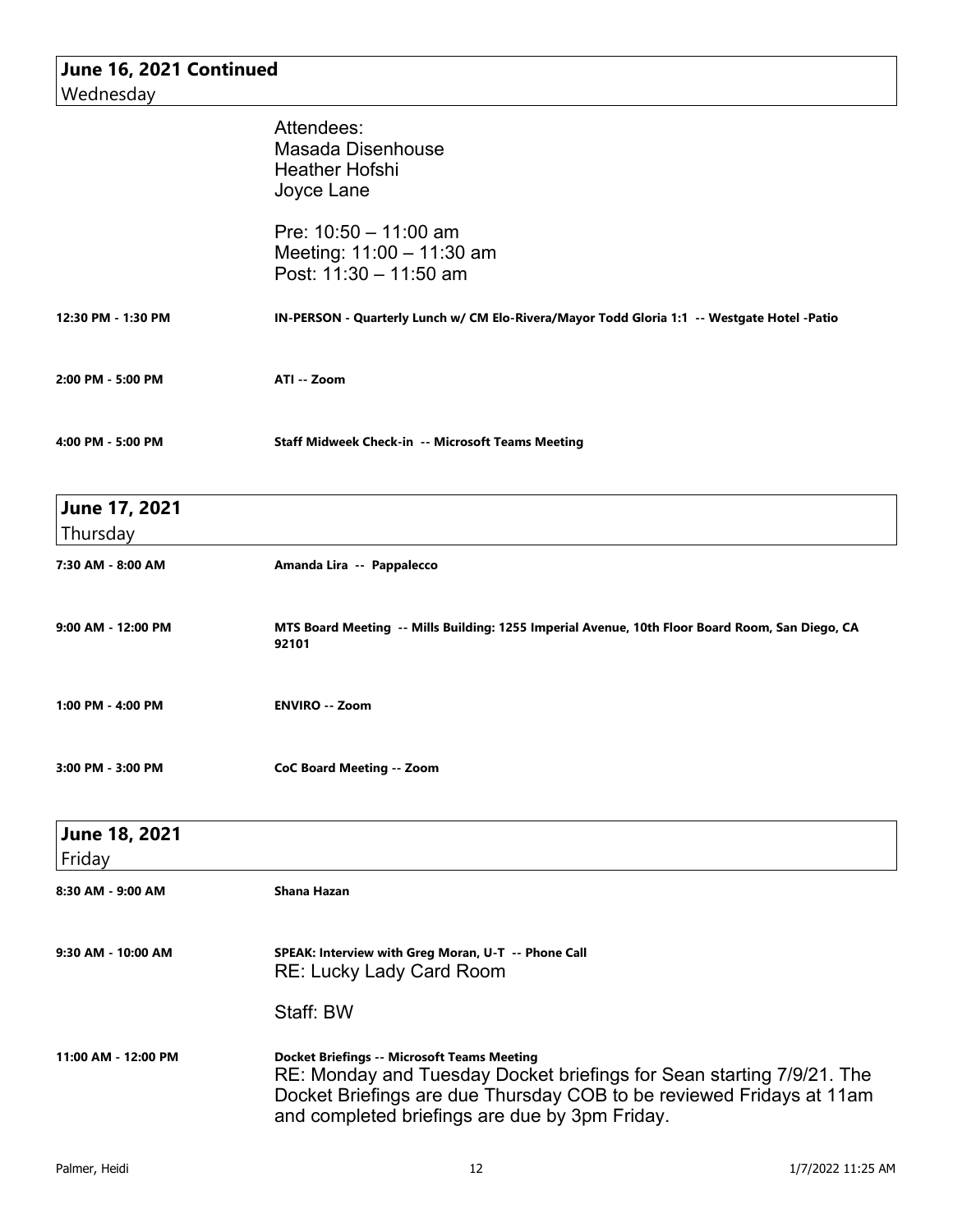| June 18, 2021 Continued<br>Friday |                                                                                                                                                                                                                                                                 |
|-----------------------------------|-----------------------------------------------------------------------------------------------------------------------------------------------------------------------------------------------------------------------------------------------------------------|
|                                   | Staff: All                                                                                                                                                                                                                                                      |
| 11:30 AM - 12:15 PM               | Chicano Federation Annual Luncheon -- US Grant Hotel, 326 Broadway, San Diego, CA 92101 (Presidential                                                                                                                                                           |
| 1:00 PM - 1:30 PM                 | <b>Scheduling w/ Sean -- Microsoft Teams Meeting</b>                                                                                                                                                                                                            |
| 1:30 PM - 5:00 PM                 | <b>APCD Governing Board Meeting -- Zoom</b>                                                                                                                                                                                                                     |
| June 19, 2021<br>Saturday         |                                                                                                                                                                                                                                                                 |
| 7:30 AM - 8:30 AM                 | 4th annual Women of Color Roar Event - Sheroes Rise -- Zoom                                                                                                                                                                                                     |
| 9:00 AM - 11:00 AM                | Groundworks Tour -- 3341 Norman Scott Road, San Diego, CA 92136<br>Re: Tour of the Chollas Creek Watershed Bikepath                                                                                                                                             |
|                                   | Staff: MZ, LVN, BD (rest of team optional)                                                                                                                                                                                                                      |
| 11:30 AM - 12:00 PM               | SPEAK: Global ARC Juneteenth Celebration -- 4540 Ocean View Blvd., San Diego, CA 92113<br>$RE$ : Drop by the event $-$ say a few words about whatever he would like to<br>talk about, either Environmental Justice or Juneteenth. See flyer for more<br>details |
|                                   | Staff: MZ                                                                                                                                                                                                                                                       |
| June 21, 2021<br>Monday           |                                                                                                                                                                                                                                                                 |
| 10:00 AM - 11:00 AM               | Weekly Staff Meeting/Docket Briefing -- Zoom<br>RE: Review briefings for Council meeting and discuss pressing items for<br>the week. We will also report out on community issues/meetings.                                                                      |
|                                   | Staff: All                                                                                                                                                                                                                                                      |
| June 22, 2021<br>Tuesday          |                                                                                                                                                                                                                                                                 |
| 9:00 AM - 11:00 AM                | <b>CLOSED SESSION -- Microsoft Teams Meeting</b>                                                                                                                                                                                                                |
| 11:00 AM - 3:40 PM                | Council/HA -- Zoom                                                                                                                                                                                                                                              |
| 4:00 PM - 4:30 PM                 | <b>ED&amp;IR Docket Briefing -- Microsoft Teams Meeting</b>                                                                                                                                                                                                     |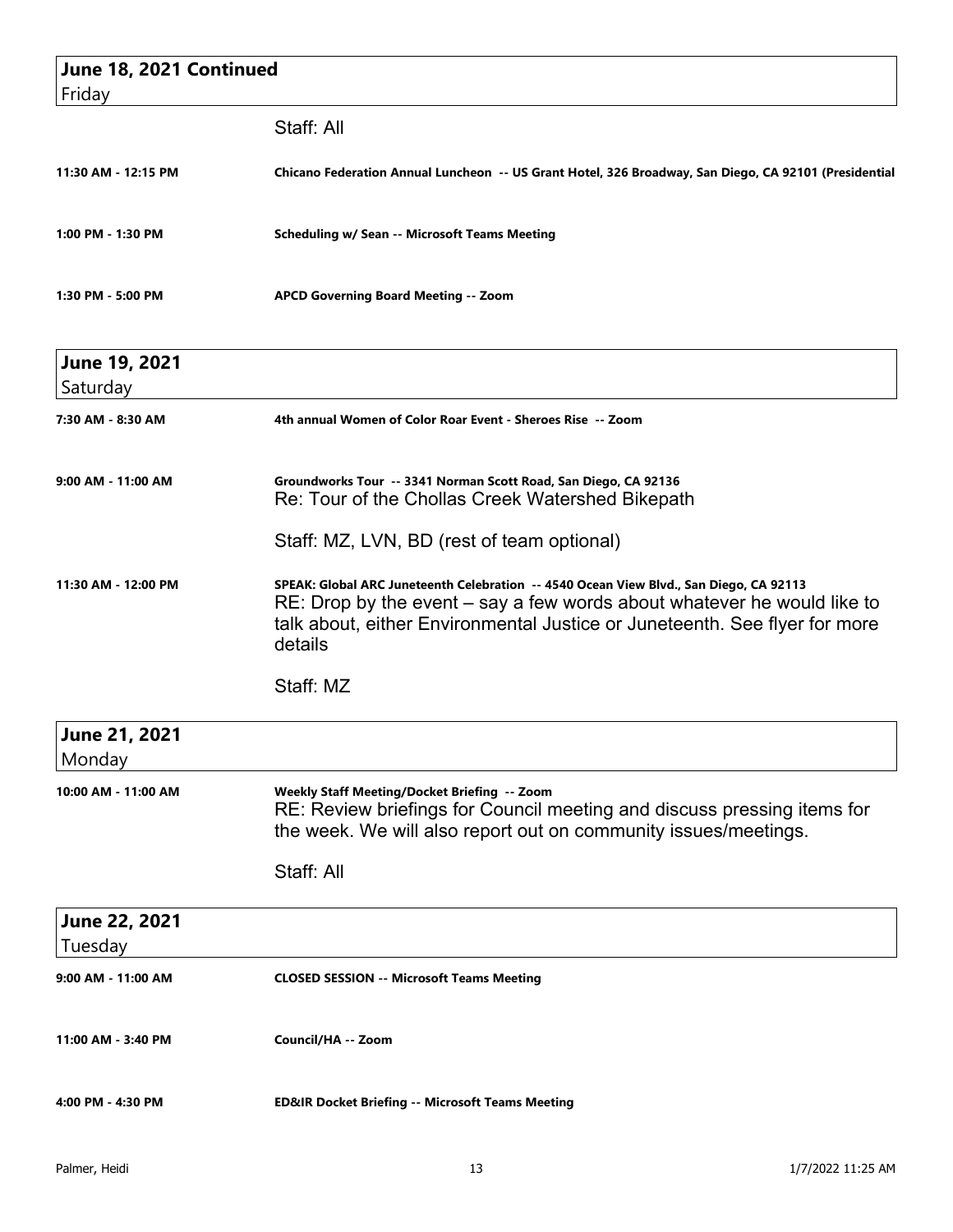| June 23, 2021       |                                                                                                                                                                                                                                                                            |
|---------------------|----------------------------------------------------------------------------------------------------------------------------------------------------------------------------------------------------------------------------------------------------------------------------|
| Wednesday           |                                                                                                                                                                                                                                                                            |
| 8:20 AM - 9:00 AM   | BIA SD -- Zoom<br>RE: Discuss their Housing for All San Diegans Initiative                                                                                                                                                                                                 |
|                     | Staff: LVN, MR                                                                                                                                                                                                                                                             |
|                     | Attendees:<br>Matt Adams, VP of Government Affairs, BIA<br>Brooke Ledesma, Leg Aide, BIA<br>John La Raia, VP, H.G. Fenton<br>Rita Mahoney, Director, Colrich<br>Heather Riley, land use attorney, Allen Matkins                                                            |
|                     | Pre: $8:20 - 8:30$ am<br>Meetings: $8:30 - 9:00$ am                                                                                                                                                                                                                        |
| 9:00 AM - 9:15 AM   | David Garrick -- Zoom<br>RE: the Chollas Creek Watershed Regional Park designation.                                                                                                                                                                                        |
|                     | Staff: BW                                                                                                                                                                                                                                                                  |
| 10:00 AM - 11:00 AM | Ocean Discovery Institute Living Lab Tour -- Ocean Discovery Institute, 4255 Thorn Street San Diego, CA<br>RE: Tour of Ocean Discovery Institute to learn about their contributions to<br>the community and they will demonstrate their outdoor science labs in<br>action. |
|                     | Staff: BD, HP, LVN-opt                                                                                                                                                                                                                                                     |
|                     | Attendees:<br><b>Shara Fisler, Executive Director</b><br>Anne Correia, led the creation of our Living Lab<br>Vanessa Sandoval, board member and program alumna                                                                                                             |
|                     | POC: Day Of: Anne Correia or MacKenzie Sandy                                                                                                                                                                                                                               |
| 11:30 AM - 12:20 PM | Alia Khouri, ECP, TSW, and DoF Briefing -- Microsoft Teams Meeting<br>RE: Proposed Allocation of Commercial Paper and Bond Financing<br>Proceeds                                                                                                                           |
|                     | Staff: BM, LVN – opt                                                                                                                                                                                                                                                       |
|                     | Attendees:<br>Alia Khouri<br>Myrna Dayton<br><b>Mark Gonzalez</b><br>Lakshmi Kommi<br>Kris McFadden<br><b>Andrew Kleis</b><br>Benjamin Battaglia<br><b>Kristy Reeser</b>                                                                                                   |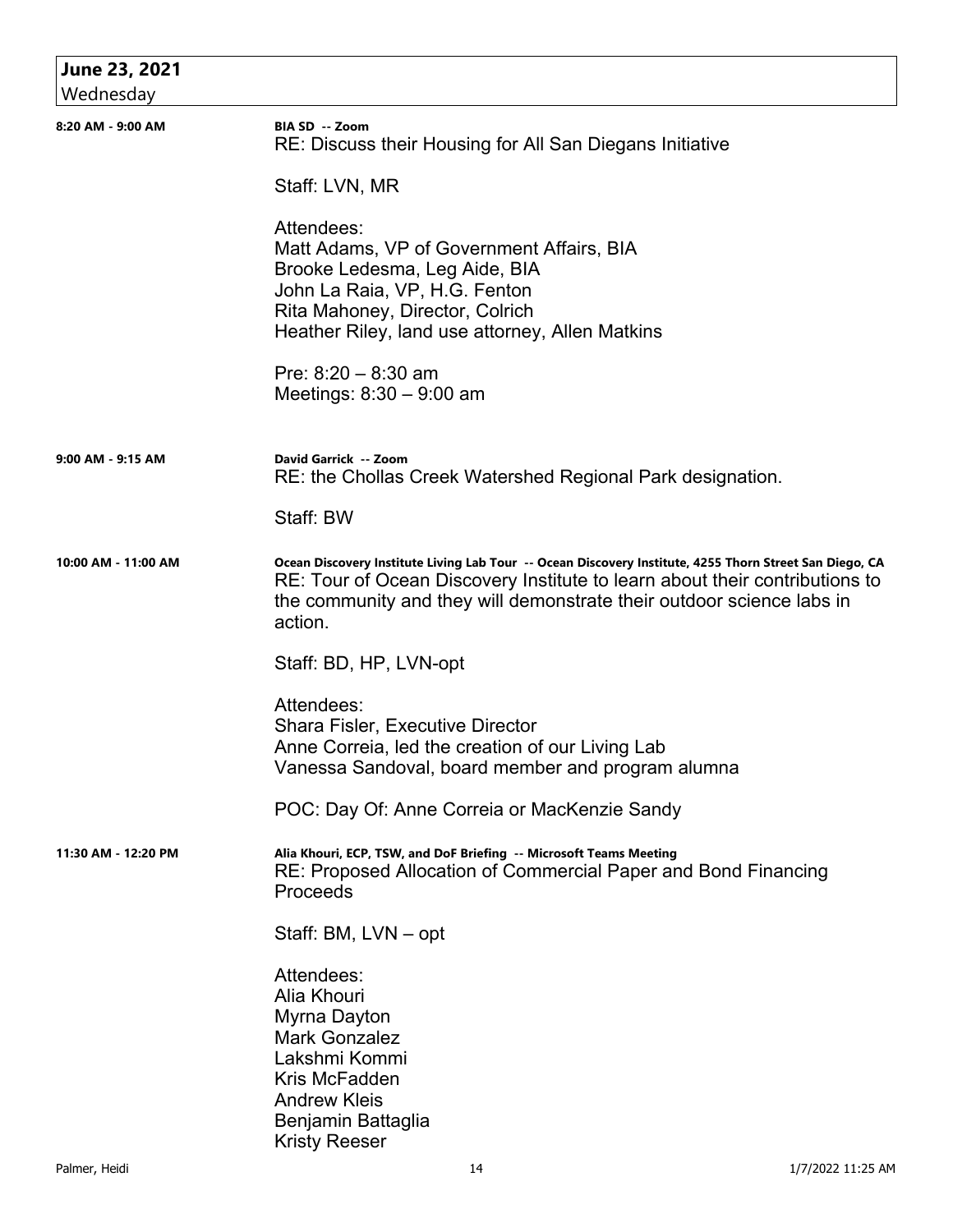| June 23, 2021 Continued<br>Wednesday |                                                                                                                                        |  |
|--------------------------------------|----------------------------------------------------------------------------------------------------------------------------------------|--|
|                                      |                                                                                                                                        |  |
|                                      | <b>Jessica Lawrence</b>                                                                                                                |  |
|                                      | Matt Vespi                                                                                                                             |  |
|                                      | <b>Rolando Charvel</b>                                                                                                                 |  |
|                                      | Pre: $11:20 - 11:30$ am                                                                                                                |  |
|                                      | Meeting: $11:30 - 12:00$ pm                                                                                                            |  |
|                                      | Post: $12:00 - 12:20$ pm                                                                                                               |  |
| 12:50 PM - 1:45 PM                   | 1:1 Monthly Meeting between CP Campbell and CM Sean Elo-Rivera -- Microsoft Teams Meeting                                              |  |
|                                      | Pre: $12:50 - 1:00$ pm                                                                                                                 |  |
|                                      | Meeting: $1:00 - 1:30$ pm<br>Post: $1:30 - 1:45$ pm                                                                                    |  |
|                                      |                                                                                                                                        |  |
| 2:00 PM - 5:00 PM                    | ED&IR -- Zoom                                                                                                                          |  |
| 4:00 PM - 5:00 PM                    | <b>Staff Midweek Check-in -- Microsoft Teams Meeting</b>                                                                               |  |
| June 24, 2021                        |                                                                                                                                        |  |
| Thursday                             |                                                                                                                                        |  |
| 8:20 AM - 9:20 AM                    | Rabbi Laurie Coskey -- Zoom<br>RE: CDBG process                                                                                        |  |
|                                      | Staff: JN, LVN – opt                                                                                                                   |  |
|                                      | Attendees:                                                                                                                             |  |
|                                      | Rabbi Laurie Coskey                                                                                                                    |  |
|                                      | <b>Frank Fennessey</b>                                                                                                                 |  |
|                                      | Juliette Bautista - opt                                                                                                                |  |
|                                      | Pre: $8:20 - 8:30$ am                                                                                                                  |  |
|                                      | Meeting: $8:30 - 9:15$ am                                                                                                              |  |
|                                      | Post: $9:15 - 9:30$ am                                                                                                                 |  |
| 9:30 AM - 10:00 AM                   | <b>ATI Briefing -- Microsoft Teams Meeting</b>                                                                                         |  |
|                                      | RE: Briefing for the special ATI meeting                                                                                               |  |
| 11:00 AM - 11:30 AM                  | Workforce Partnership Docket Briefing -- Microsoft Teams Meeting                                                                       |  |
| 11:30 AM - 12:00 PM                  | <b>Internal Meeting -- Microsoft Teams Meeting</b>                                                                                     |  |
|                                      | RE: Discuss response to shooting in Mt. Hope and how to address these<br>types of issues in the future including partnering with CAST. |  |
|                                      | Staff: MZ, MO, LVN - opt                                                                                                               |  |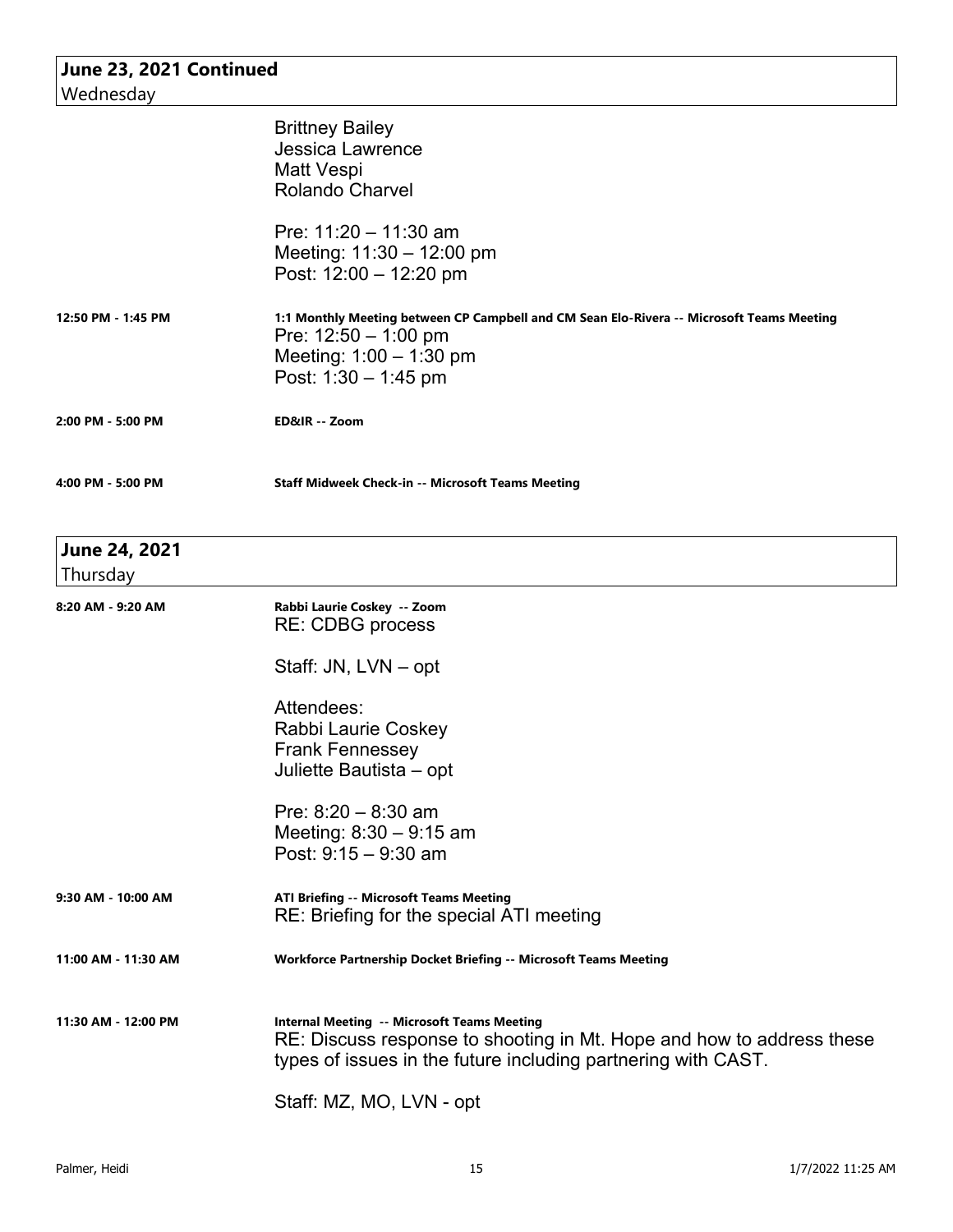| June 24, 2021 Continued |                                                                                                                                             |
|-------------------------|---------------------------------------------------------------------------------------------------------------------------------------------|
| Thursday                |                                                                                                                                             |
| 12:50 PM - 1:45 PM      | Robert Mitchell -- Conference Call<br>RE: Issues in Southcrest as reported by Robert Mitchell                                               |
|                         | Staff: MZ                                                                                                                                   |
|                         | Pre: $12:50 - 1:00$ pm<br>Meeting: 1:00 - 1:30 pm<br>Post: $1:30 - 1:50$ pm                                                                 |
|                         | <b>POC: Robert Mitchell</b>                                                                                                                 |
| 2:00 PM - 5:00 PM       | <b>Special ATI Committee Meeting -- Zoom</b>                                                                                                |
| 5:30 PM - 7:30 PM       | SeaWorld Reception -- The Waterfront at SeaWorld                                                                                            |
| 7:15 PM - 8:00 PM       | SPEAK: Sierra Club Committee Meeting -- Zoom<br>RE: Speak on the Franchise Agreement                                                        |
|                         | Staff: BD/BW                                                                                                                                |
| June 25, 2021<br>Friday |                                                                                                                                             |
| 8:50 AM - 9:50 AM       | ACCE -- Zoom<br>RE: Discuss tenant protections                                                                                              |
|                         | Staff: BW, LVN - opt                                                                                                                        |
|                         | Attendees:<br><b>Grace Martinez</b>                                                                                                         |
|                         | Pre: $8:50 - 9:00$ am<br>Meeting: 9:00 - 9:30 am<br>Post: $9:30 - 9:50$ am                                                                  |
| 10:00 AM - 11:00 AM     | DOF Briefing -- Microsoft Teams Meeting<br>RE: FY22 Appropriation Ordinance Adjustments, Gann Limit, and Tax Rate<br>Ordinance              |
|                         | Staff: MR                                                                                                                                   |
|                         | Attendees:<br><b>Nicole Chalfant</b><br>Jose Mendoza<br><b>Adrian Del Rio</b><br>Matt Vespi<br><b>Rolando Charvel</b><br>Vanessa Montenegro |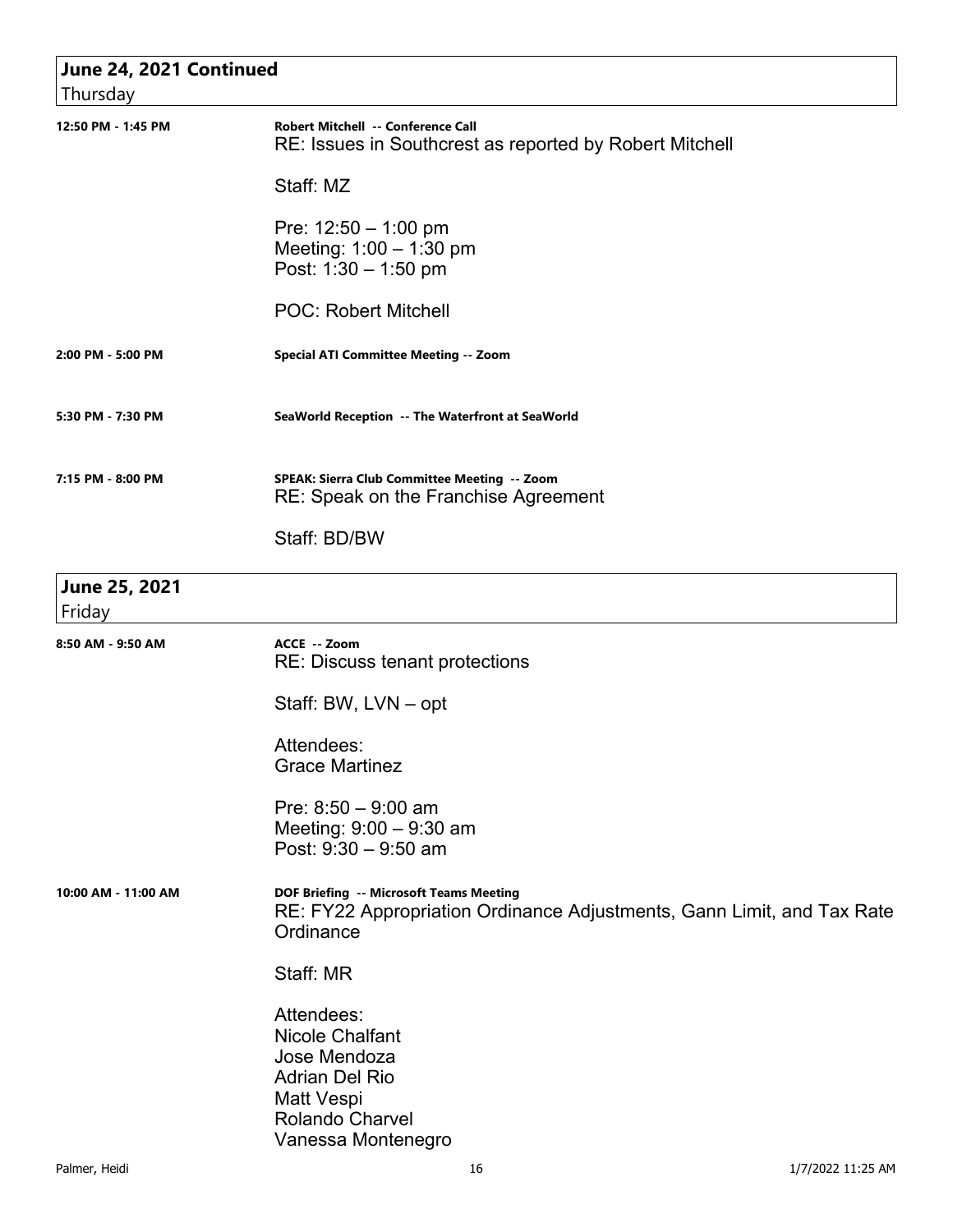| June 25, 2021 Continued<br>Friday |                                                                                                                                                                                                                                                       |
|-----------------------------------|-------------------------------------------------------------------------------------------------------------------------------------------------------------------------------------------------------------------------------------------------------|
|                                   | Caryn McGriff<br><b>Brittney Bailey</b><br><b>Bret Barolotta</b>                                                                                                                                                                                      |
|                                   | Pre: $10:00 - 10:15$ am<br>Meeting: 10:15 - 11:00 am                                                                                                                                                                                                  |
| 11:00 AM - 12:00 PM               | <b>Docket Briefings -- Microsoft Teams Meeting</b><br>RE: Monday and Tuesday Docket briefings for Sean starting 7/9/21. The<br>Docket Briefings are due Thursday COB to be reviewed Fridays at 11am<br>and completed briefings are due by 3pm Friday. |
|                                   | Staff: All                                                                                                                                                                                                                                            |
| 1:00 PM - 2:30 PM                 | <b>Convention Center Tour -- Convention Center</b><br>RE: Migrant children shelter                                                                                                                                                                    |
|                                   | Staff: LVN                                                                                                                                                                                                                                            |
|                                   | POC: Cristina Kapustij or Rita Fernández                                                                                                                                                                                                              |
| 3:00 PM - 4:30 PM                 | <b>Policy Board Meeting -- Zoom</b>                                                                                                                                                                                                                   |
| June 26, 2021<br>Saturday         |                                                                                                                                                                                                                                                       |
| 2:00 PM - 2:30 PM                 | Senate President pro Tempore Toni Atkins -- Phone                                                                                                                                                                                                     |
| 3:00 PM - 3:30 PM                 | CERTS: Somali Youth HS Graduation Celebration -- Iftin Charter School, 5465 El Cajon Blvd, San Diego, CA<br>92115<br>RE: Present certificates and say a few words to recognize the youth that<br>just graduated High School                           |
|                                   | Staff: BM at event, MO – certs and TPs                                                                                                                                                                                                                |
| <b>June 28, 2021</b><br>Monday    |                                                                                                                                                                                                                                                       |
| 8:00 AM - 8:30 AM                 | Homelessness Outreach w/ Mayor Todd Gloria -- ABM Lot, 1006 801 Broadway, San Diego, CA 92101<br>RE: Join the Mayor as he works to inspire and encourage the<br>homelessness outreach workers who will be fanning out around downtown.                |
|                                   | Staff: BW                                                                                                                                                                                                                                             |
|                                   | Attendees:<br>Housing Commission, RTFH, Father Joe's and Downtown Partnership                                                                                                                                                                         |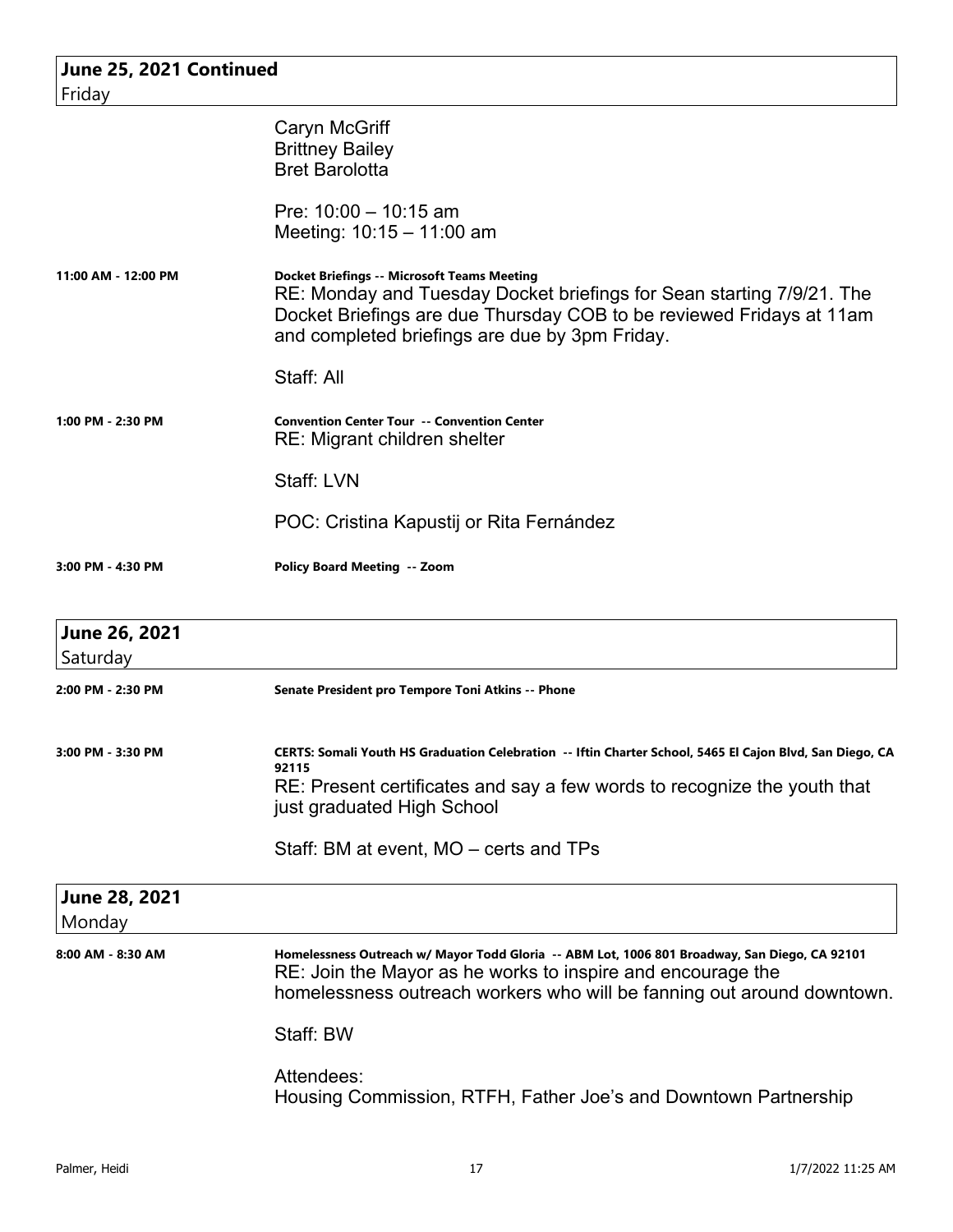| June 28, 2021 Continued  |                                                                                                                                                                                                                                                                                                                                                                                                                                                                                                                                                                                                    |  |
|--------------------------|----------------------------------------------------------------------------------------------------------------------------------------------------------------------------------------------------------------------------------------------------------------------------------------------------------------------------------------------------------------------------------------------------------------------------------------------------------------------------------------------------------------------------------------------------------------------------------------------------|--|
| Monday                   |                                                                                                                                                                                                                                                                                                                                                                                                                                                                                                                                                                                                    |  |
| 9:00 AM - 12:00 PM       | CR&R -- Zoom                                                                                                                                                                                                                                                                                                                                                                                                                                                                                                                                                                                       |  |
| 12:00 PM - 1:00 PM       | Weekly Staff Meeting/Docket Briefing -- Zoom<br>RE: Review briefings for Council meeting and discuss pressing items for<br>the week.                                                                                                                                                                                                                                                                                                                                                                                                                                                               |  |
|                          | Staff: All                                                                                                                                                                                                                                                                                                                                                                                                                                                                                                                                                                                         |  |
| 1:50 PM - 2:50 PM        | Bird -- Zoom<br>RE: David and Clarissa along with Bird's executive team would like to<br>discuss shared mobility in SD                                                                                                                                                                                                                                                                                                                                                                                                                                                                             |  |
|                          | Staff: BM, MR                                                                                                                                                                                                                                                                                                                                                                                                                                                                                                                                                                                      |  |
|                          | Attendees:<br>David Alvarez, Causa Consulting<br>Clarissa Falcon, Falcon Strategies<br><b>Ting Guo, Bird Partnerships</b><br>Clarissa Falcon, Falcon Strategies<br>David Alvarez, Causa Consulting                                                                                                                                                                                                                                                                                                                                                                                                 |  |
|                          | Pre: $1:50 - 2:00$ pm<br>Meeting: $2:00 - 2:30$ pm<br>Post: $2:30 - 2:50$ pm                                                                                                                                                                                                                                                                                                                                                                                                                                                                                                                       |  |
| 3:30 PM - 4:00 PM        | Councilmember Elo-Rivera - Briefing for June 29, 2021 City Council Meeting -- Microsoft Teams Meeting<br>RE: This briefing is regarding the 2nd Amendment to FY22 Salary<br>Ordinance; Approval of Successor Memorandum of<br>Understandings (MOU) for POA and Local 145; Amendment to<br>FY22 Overtime Eligibility Resolution; Amendment to FY22 Flexible<br>Benefits Resolution (with Risk Management Department); and<br>Side Letter Agreement with Local 145 related to Out-of-Class<br>Assignments for Fire Engineers, which are on the Agenda for the<br>June 29, 2021 City Council Meeting. |  |
|                          | Staff: LVN                                                                                                                                                                                                                                                                                                                                                                                                                                                                                                                                                                                         |  |
| 4:00 PM - 5:00 PM        | <b>TAC Chair Briefing -- webx</b><br>Meeting: $4:00 - 4:30$ pm<br>Post: $4:30 - 5:00$ pm                                                                                                                                                                                                                                                                                                                                                                                                                                                                                                           |  |
| June 29, 2021<br>Tuesday |                                                                                                                                                                                                                                                                                                                                                                                                                                                                                                                                                                                                    |  |
| 9:00 AM - 11:00 AM       | <b>CLOSED SESSION -- Microsoft Teams Meeting</b>                                                                                                                                                                                                                                                                                                                                                                                                                                                                                                                                                   |  |